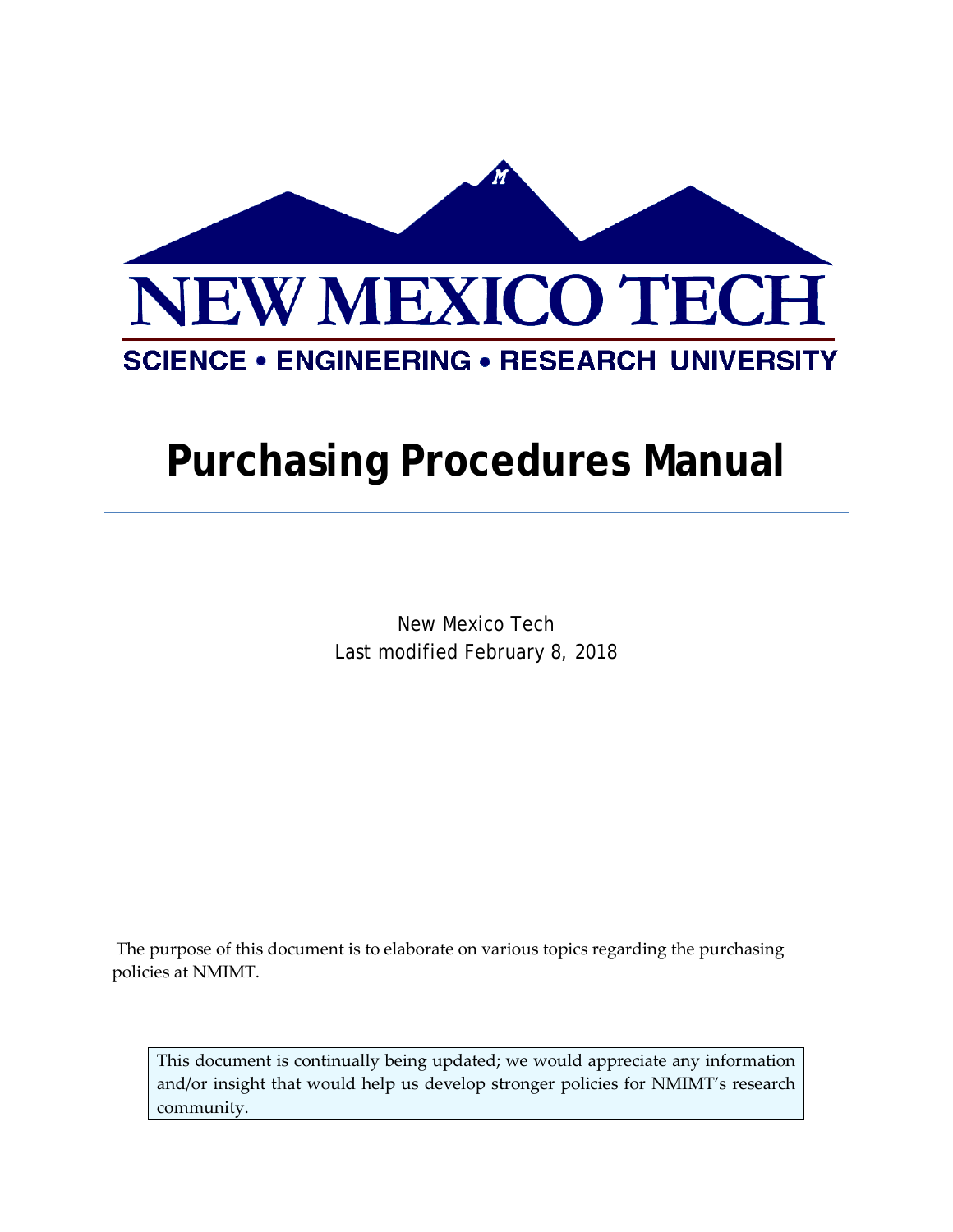## **Table of Contents**

| Ι.          |                                                                            |    |
|-------------|----------------------------------------------------------------------------|----|
| II.         |                                                                            |    |
| III.        |                                                                            |    |
| А.          |                                                                            |    |
| <b>B.</b>   |                                                                            |    |
| C.          |                                                                            |    |
| D.          |                                                                            |    |
| Е.          |                                                                            |    |
| $F_{\cdot}$ |                                                                            |    |
| G.          |                                                                            |    |
| Н.          |                                                                            |    |
| L           |                                                                            |    |
| J.          |                                                                            |    |
| K.          | Inspection of Items Received by Property Control, Shipping and Receiving11 |    |
| L.          |                                                                            |    |
| M.          |                                                                            |    |
| N.          |                                                                            |    |
| O.          |                                                                            |    |
| Ρ.          |                                                                            |    |
| Q.          |                                                                            |    |
| R.          |                                                                            |    |
| S.          |                                                                            |    |
| Т.          |                                                                            |    |
| U.          |                                                                            |    |
| V.          |                                                                            |    |
| W.          |                                                                            |    |
| IV.         |                                                                            |    |
| Α.          |                                                                            |    |
| В.          |                                                                            |    |
| C.          |                                                                            |    |
| V.          |                                                                            |    |
| А.          |                                                                            |    |
| B.          |                                                                            |    |
| C.          |                                                                            |    |
| D.          |                                                                            |    |
| VI.         |                                                                            | 22 |
| А.          |                                                                            |    |
| <b>B.</b>   |                                                                            |    |

NMIMT Administration and Finance | | Purchasing Services Office Page 2 of 26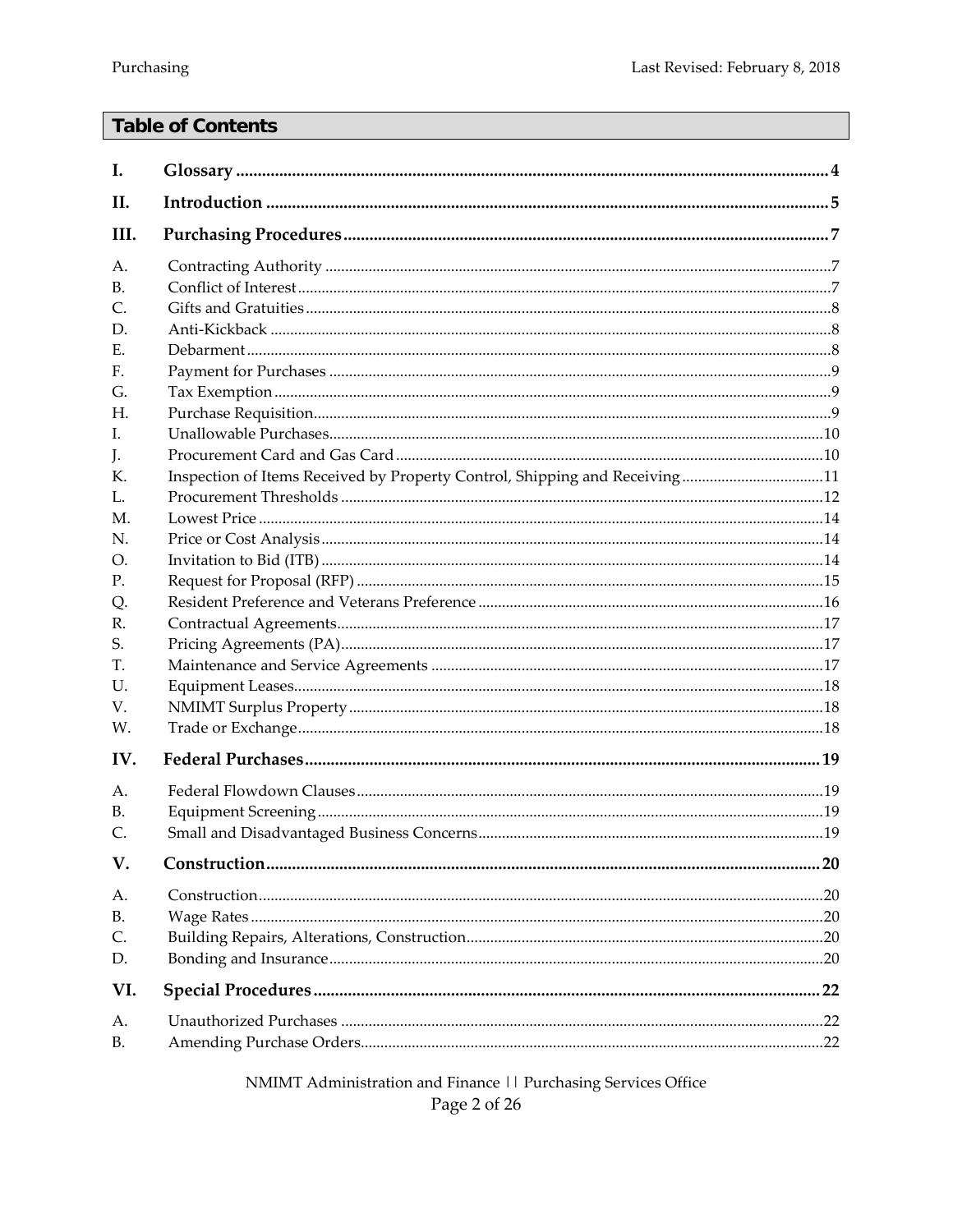| H <sub>1</sub> |  |
|----------------|--|
| G <sub>r</sub> |  |
| F <sub>1</sub> |  |
| E.             |  |
| D.             |  |
| $C_{\cdot}$    |  |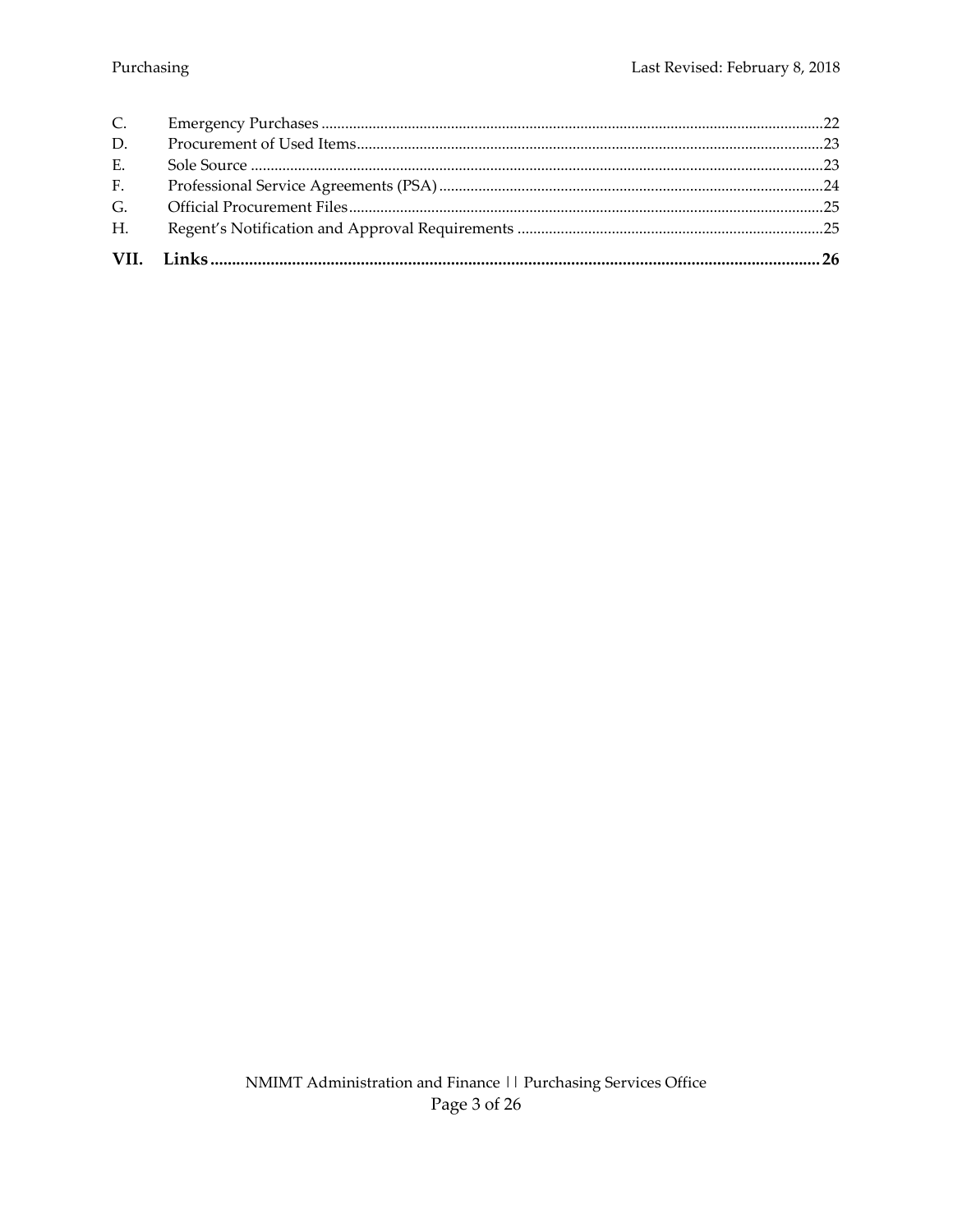<span id="page-3-0"></span>F

| Glossary<br>Ι.    |                                                           |
|-------------------|-----------------------------------------------------------|
| CO                | Change Order                                              |
| <b>CPO</b>        | <b>Chief Procurement Officer</b>                          |
| DP                | <b>Direct Payment</b>                                     |
| EIN/SSN/TIN       | Employer Identification Number / Social Security Number / |
|                   | Taxpayer Identification Number                            |
| FAR               | Federal Acquisition Regulation                            |
| <b>GSA</b>        | <b>General Services Administration</b>                    |
| <b>ITB</b>        | Invitation to Bid                                         |
| <b>NMIMT</b>      | New Mexico Institute of Mining and Technology             |
| N.S.M.A.          | New Mexico Statutes Annotated 1978                        |
| <b>NTTC</b>       | Non-Taxable Transaction Certificate                       |
| PA                | <b>Pricing Agreement</b>                                  |
| PO                | Purchase Order                                            |
| <b>PR</b>         | <b>Purchase Requisition</b>                               |
| <b>PSA</b>        | Professional Services Agreement                           |
| PSO or Purchasing | <b>Purchasing Services Office</b>                         |
| Regents           | Board of Regents of NMIMT                                 |
| <b>RFP</b>        | <b>Request for Proposal</b>                               |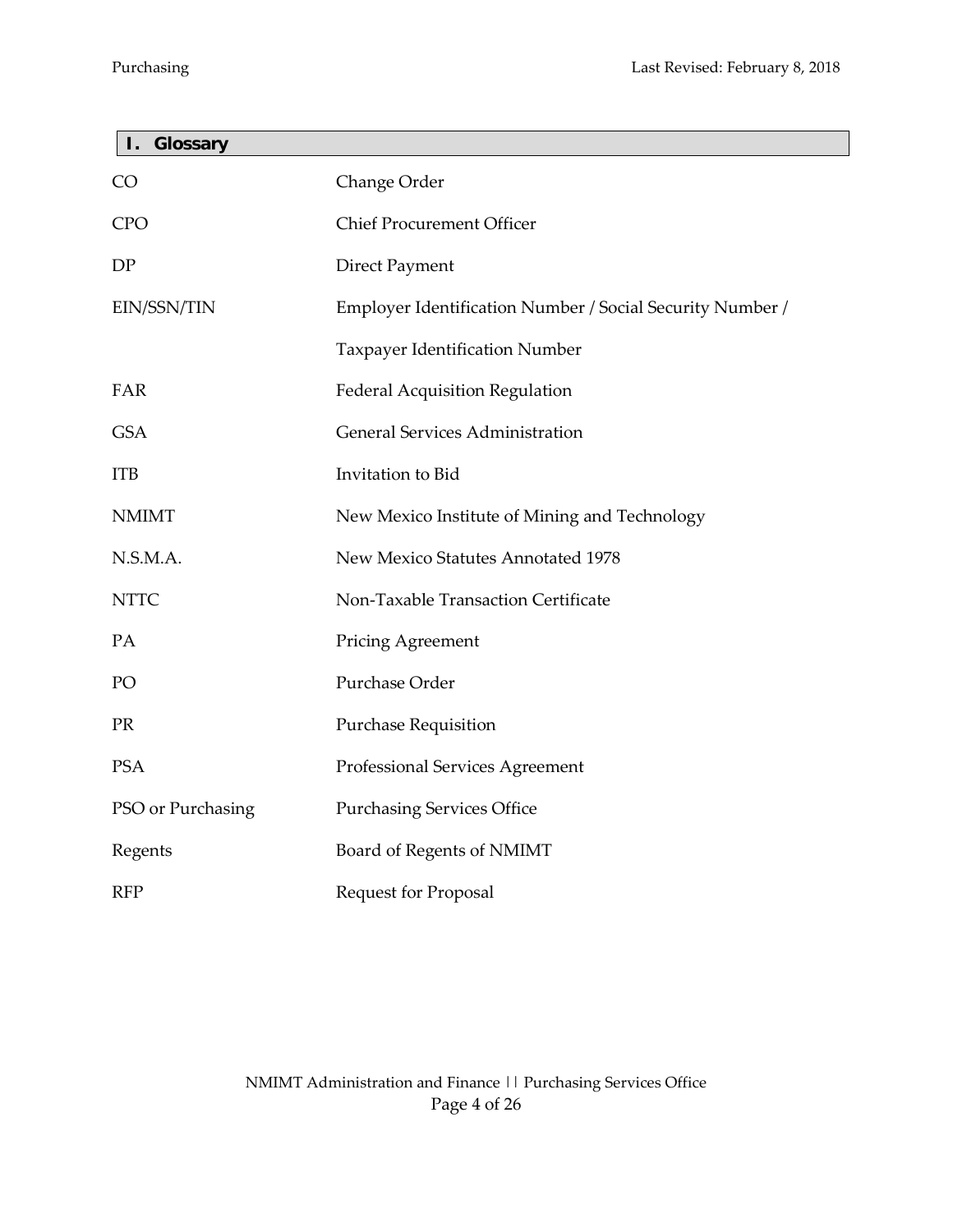## <span id="page-4-0"></span>**II. Introduction**

The New Mexico Constitution and Legislature provide for the control and management of New Mexico Institute of Mining and Technology. Article XII, Section 13 of the constitution of the State of New Mexico vests this control and management in the Board of Regents of NMIMT. The Purchasing Services Office is established according to the New Mexico Statues to function as the central purchasing office for NMIMT. The Chief Procurement Officer is responsible for the development and oversight of all NMIMT procurement systems. Purchasing is organized to serve the procurement objectives of NMIMT and is responsible for educating all departments on policy and procedures regarding procurement.

As a public Institution, all monies received by a department of NMIMT, regardless of their source, are considered to be NMIMT funds and are to be expended under the procedures set forth herein. In order to ensure compliance with New Mexico Statutes Annotated 1978 , the Regents' policies, and all Federal and State laws, all purchases of supplies, materials, equipment, and services for the Institute shall be made through Purchasing, unless otherwise stated in these procedures. Institute funds may not be used for personal items and other items as designated by the Board of Regents and the President.

When a procurement involves the expenditure of federal funds, the procurement shall be conducted in accordance with mandatory applicable federal law and regulations. When mandatory applicable federal law or regulations are inconsistent with the provisions of the Procurement Code, compliance with federal law or regulations shall be compliance with the Procurement Code (N.M.S.A. 13-1-30B).

Purchasing has delegated authority to departments for purchases up to \$2,999.99 for goods (excluding computers at \$1000 and above, and all vehicles) and services purchased with a direct payment (DP) at the best obtainable price. Refer to the NMIMT Property Manual regarding the purchase of equipment, computers and vehicles.

Purchasing has the sole authority for ordering supplies, materials, equipment, personal or professional services, leases, rental and construction \$3,000 and above. These purchases require prior submission of a purchase requisition to the purchasing office along with all appropriate background information.

Limited purchasing authority has been delegated to the purchasing satellite offices in Facilities Management and the Energetic Materials and Research Training Center (EMRTC) as described in subsequent sections. A listing of all individuals, their level of authority, and any qualifications shall be maintained in the Purchasing Services Office.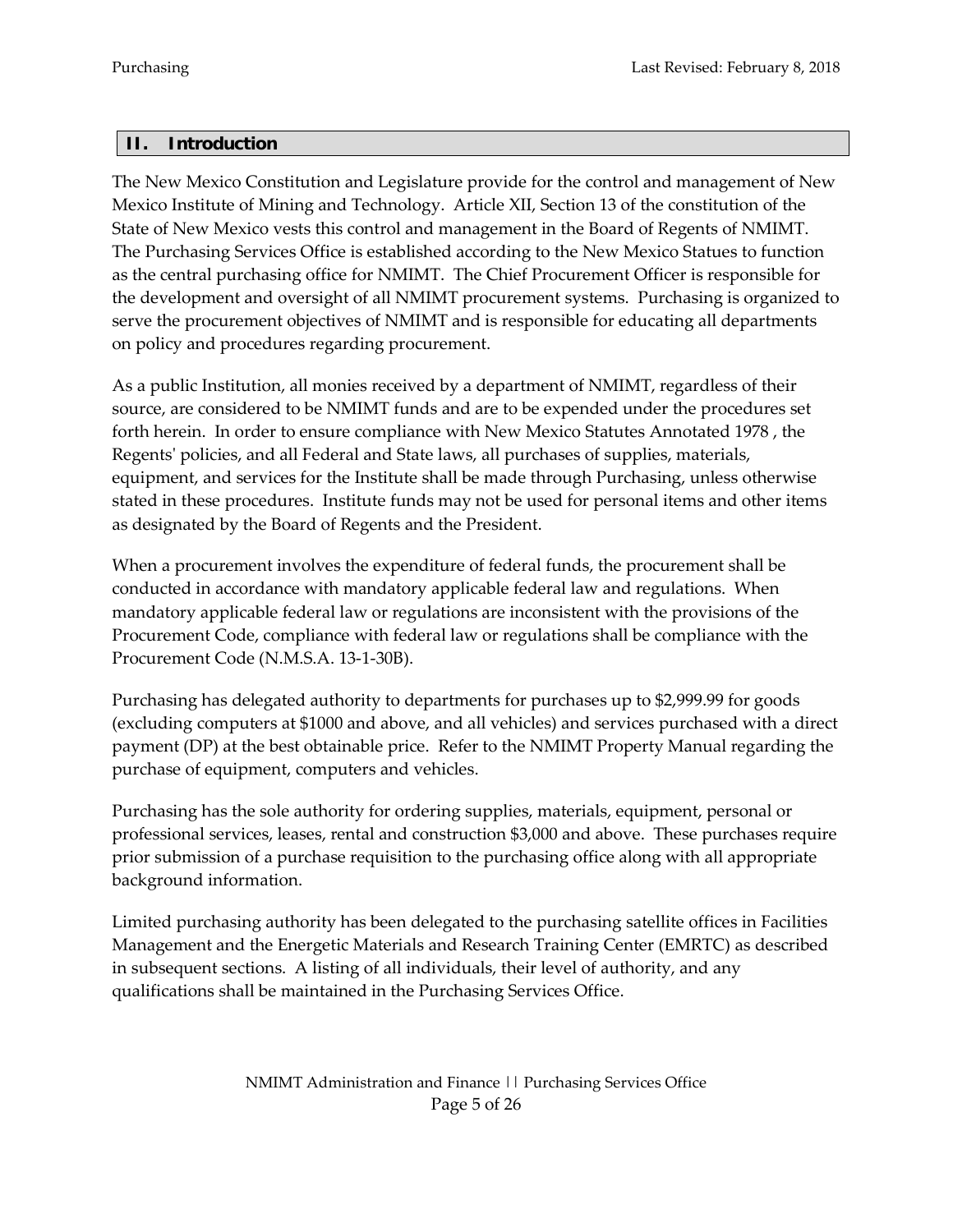No individual or department may make a purchase directly without approval of Purchasing except as outlined below in specific sections. According to State and NMIMT policy, purchases made without proper approval may become the personal obligation of the person originating such a purchase. In addition, per N.M.S.A. 13-1-199, any business or person that willfully violates the Procurement Code is guilty of:

- A. a misdemeanor if the transaction involves fifty thousand dollars (\$50,000 or less); or
- B. a fourth degree felony if the transaction involves more than fifty thousand (\$50,000).

Subawards may be called subcontracts, sub agreements, subgrants, etc., and they may also have the appearance of procurement agreements in format and language, but they nonetheless remain forms of 'financial assistance' and do not constitute what 2 CFR 200.317-326 describes as a 'procurement action'. Thus their issuance is not subject to the procurement standards specified in this policy.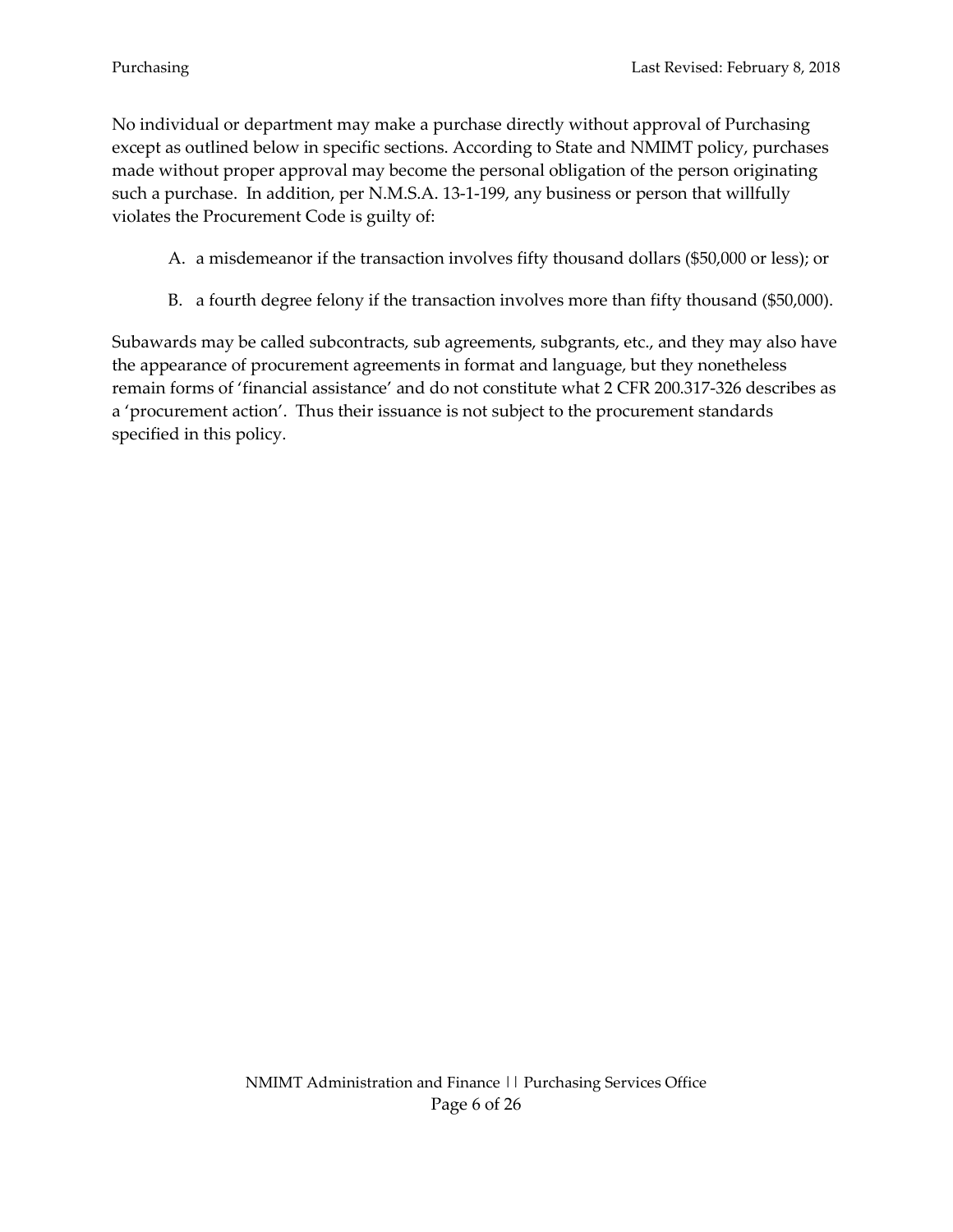#### <span id="page-6-0"></span>**III. Purchasing Procedures**

#### <span id="page-6-1"></span>**A. Contracting Authority**

Only the NMIMT Board of Regents, the President, the Vice President of Administration and Finance, and the Chief Procurement Officer and their designees may sign a contract that legally binds NMIMT.

## <span id="page-6-2"></span>**B. Conflict of Interest**

As per State Law 21-1-35:

"Sales by boards, officers, or employees prohibited; parties to contracts receiving commission or profit; penalty. No board of regents of a state educational institution, no member of a board and no school official or teacher, either directly or indirectly, shall sell to any state educational institution that he is connected with by reason of being a member of a board of regents of a state educational institution or to any school official or teacher, any school books, school furniture, equipment, apparatus or any other kind of school supplies, sell property insurance or life insurance to any employee of that state educational institution or do any work under contract, nor shall any such board or members thereof or school officers or teachers receive any commission or profit on account thereof, and all such persons are prohibited from being parties directly or indirectly to any such contract or transaction; provided that the provisions of this section shall not apply to contracts entered into pursuant to the provisions of the University Research Park Act [21-28-1 N.M.S.A. 1978] or that comply with provisions of the Governmental Conduct Act [10-16-1 N.M.S.A. 1978] and the Procurement code [13-1-28 N.M.S.A. 1978]. Any person violating the provisions of this section shall be fined not exceeding one thousand dollars (\$1,000) or imprisoned not exceeding one year in the penitentiary of New Mexico or be fined and imprisoned as set forth in this section in the discretion of the court.

Pursuant to N.M.S.A. 13-1-190, except as permitted by the University Research Park Act, it is unlawful for any State Agency or local public body employee to participate directly or indirectly in a procurement when the employee knows that the employee or any member of the employee's immediate family has a financial interest in the business seeking or obtaining a contract. N.M.S.A. 13-1-62 defines "immediate family" as a spouse, children, parents, brothers and sisters.

> NMIMT Administration and Finance || Purchasing Services Office Page 7 of 26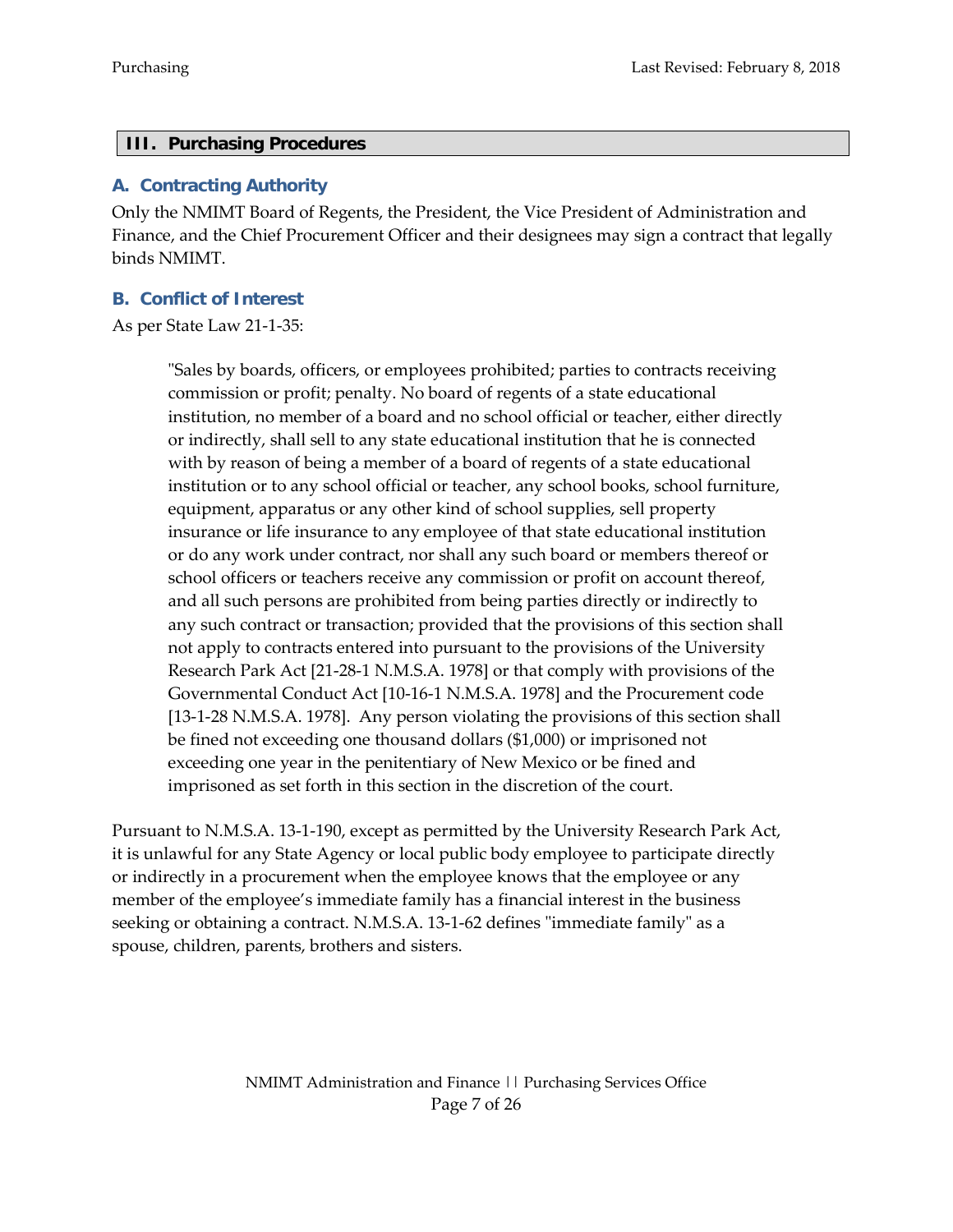## <span id="page-7-0"></span>**C. Gifts and Gratuities**

No employee of NMIMT, in particular those engaged in the procurement function, shall accept favors, gifts, or gratuities either directly or indirectly from any vendor, representative, or business firm. This applies to every employee regardless of the nature of position at NMIMT.

## <span id="page-7-1"></span>**D. Anti-Kickback**

The Anti-Kickback Act of 1986 (41.U.S.C.51-58) was passed to deter subcontractors from making payments and contractors from accepting payments for the purpose of improperly obtaining or rewarding favorable treatment in connection with a prime contract or subcontract.

## **The Act**:

- 1. Prohibits any person from
	- o Providing, attempting to provide, or offering to provide any kickback;
	- o Soliciting, accepting or attempting to accept any kickback; or
	- o Including, directly or indirectly, the amount of any kickback in the contract price charged by a subcontractor to a prime contractor or a higher tier subcontractor or in the contract price charged by a prime contractor to the United States.
- 2. Imposes criminal penalties on any person who knowingly and willfully engages in the prohibited conduct addressed in paragraph (1) of this subsection.
- 3. Provides for the recovery of civil penalties by the United States from any person who knowingly engages in such prohibited conduct and from any person whose employee, subcontractor, or subcontractor employee provides, accepts, or charges a kickback.

Individuals who become aware of violations of this provision shall immediately report the incident to Purchasing.

## <span id="page-7-2"></span>**E. Debarment**

Under N.M.S.A. 13-1-177 and 178, Purchasing may suspend a person\* from consideration for award of contracts if Purchasing finds that a person has engaged in conduct that constitutes cause for debarment.

\* "Person" is defined as "bidder", "offeror" and "contractor" including principals, officers, directors, owners, partners and managers.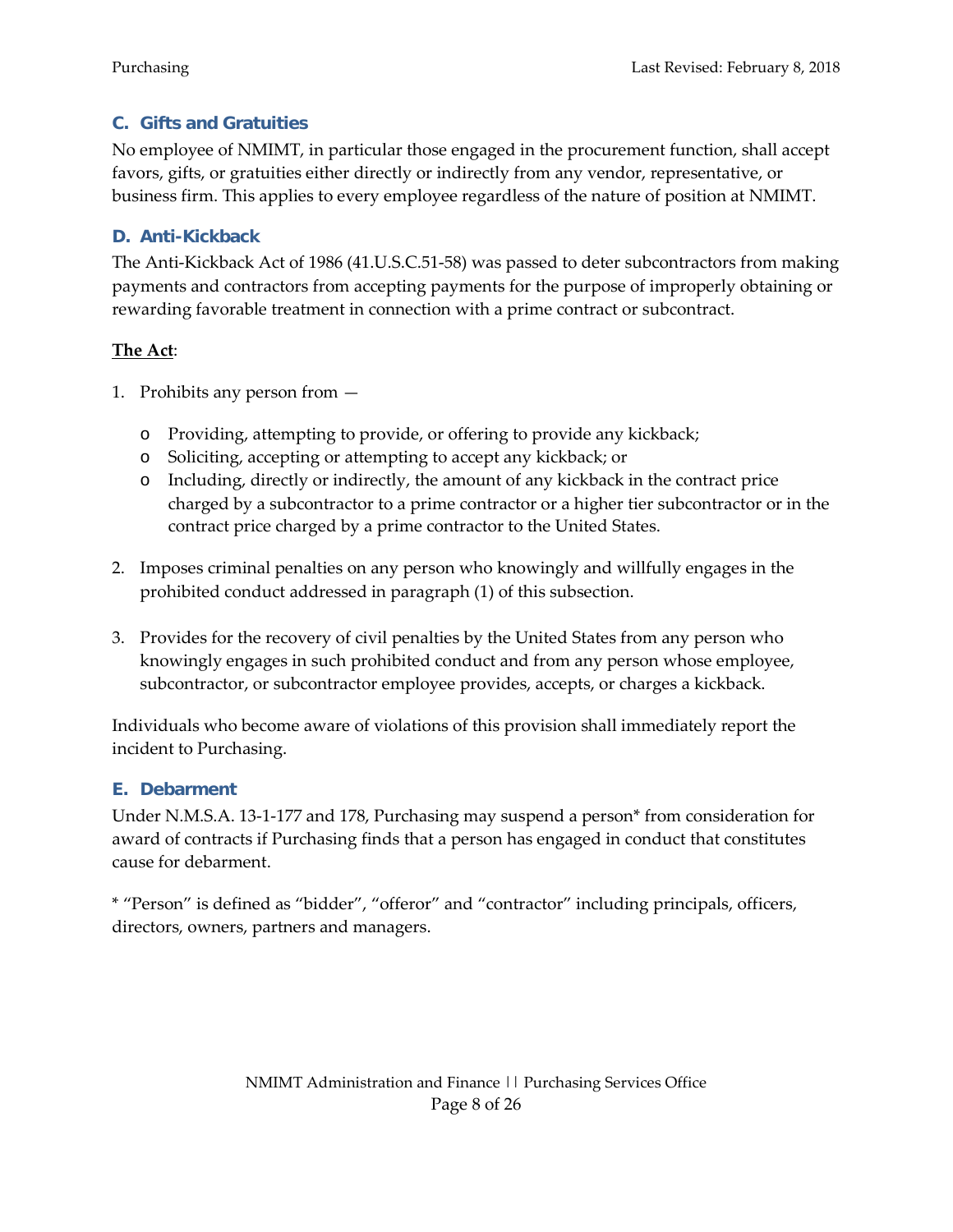## <span id="page-8-0"></span>**F. Payment for Purchases**

Under N.M.S.A. 13-1-158, State law does not permit for payment in advance of delivery of goods and services. Vendors generally will invoice NMIMT for goods and services as they are delivered. Unless specifically excluded within this policy, no warrant, check, or other negotiable instrument shall be issued in payment for any purchase of services, construction, or item of tangible personal property unless the department certifies that the services, construction, or items of tangible personal property have been received and meet specifications.

NMIMT's payment terms for purchase order transactions are Net 30 days from date of invoice. However, when permissible, terms that offer discounts for prompt payment, such as 2% 10, Net 30 days; or terms that have been agreed to by the vendor and Purchasing, shall be utilized.

*Prepayment* is a request for payment before goods / services have been received. Prepayment should only be made when prepayment is the normal form of payment (i.e. memberships, subscriptions). Reference N.M.S.A. 13-1-98.

NOTE: In order to make any payments the NMIMT Taxpayer Identification Request and Substitute W-9 (Vendor Form) is the only form acceptable to establish a new vendor or to update an existing vendor. Any other forms submitted will be rejected. The most current version of the form is available on the purchasing website.

## <span id="page-8-1"></span>**G. Tax Exemption**

NMIMT is an agency of the State of New Mexico and is exempt from all applicable Federal and most State taxes. New Mexico Gross Receipts Tax (NMGRT) should be paid for services, software, and construction projects only.

Departments or contractors may request a New Mexico Non-Taxable Transaction Certificate (NTTC) by notifying Purchasing and providing a valid New Mexico Combined Report System (CRS) number or IRS issued Employer Identification Number (EIN) and a complete corporate mailing address.

#### **NMIMT's State Tax Exempt Certificate Number or CRS**: **01-507116-002**.

#### **NMIMT's Federal Tax Identification Number: 85-6000-411.**

## <span id="page-8-2"></span>**H. Purchase Requisition**

Purchase requisitions are intended for internal use only. Purchase requisitions are required regardless of the dollar amount for the following:

- 1. Purchases involving a total of \$3,000 and above.
- 2. A purchase order must be issued for any purchase of computers at \$1000 and above, and vehicles regardless of the dollar amount.

NMIMT Administration and Finance || Purchasing Services Office Page 9 of 26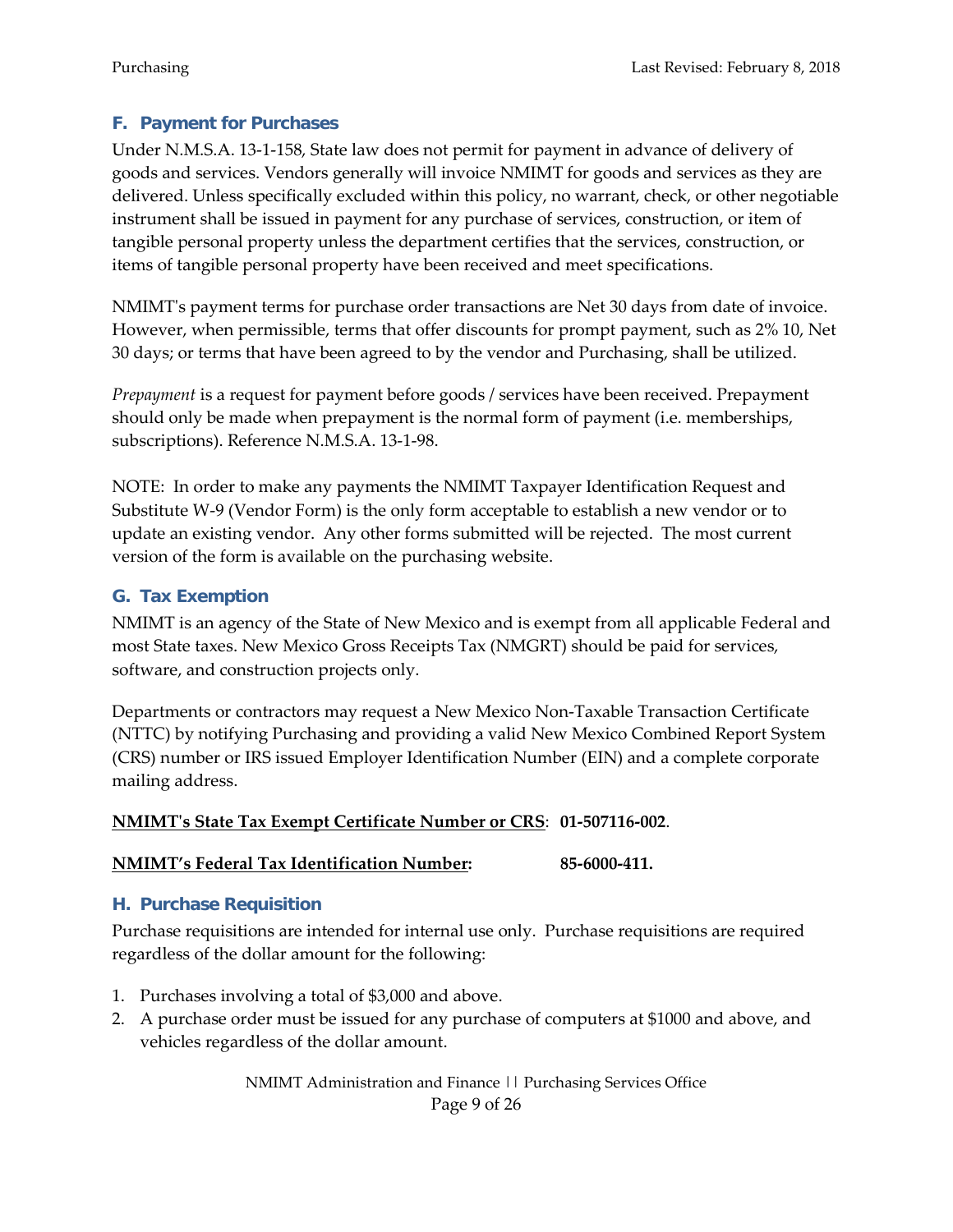- 3. Purchases involving trade-in of NMIMT property.
- 4. Construction/Remodeling.
- 5. Maintenance, Rental and Lease Agreements and Contractual Services with multiple payments.
- 6. Purchases initiated without obtaining an authorized PO prior to placing an order. These are known as Unauthorized Purchases.
- 7. Purchases to be charged to other than current fiscal year.
- 8. Procurements involving a sealed bid or proposal.
- 9. Multi-term contracts.
- 10. Loaned equipment and software for trial use by a NMIMT department.

Purchases may not be artificially divided (split) to avoid competitive requirements. Orders placed in such a manner may be determined to be the responsibility of the requester and will be considered a misdemeanor or  $4<sup>th</sup>$  degree felony depending on the amount. Reference N.M.S.A. 13-1-125 D and 13-1-199.

## <span id="page-9-0"></span>**I. Unallowable Purchases**

The following are examples of unallowable purchases on any NMIMT account. The list should not be considered all-inclusive but merely a guide for purchases that are not allowed.

- Annual fees on credit cards.
- Gift cards.
- Donations.
- Alcoholic beverages (except for resale).
- Personal care products.
- Compensation for personal services.
- Fines and penalties.

Purchase of any product or service from a vendor which violates an exclusive or semi-exclusive supply and price relationship established by Purchasing is unallowable. An example would be the NMIMT campus catering contract.

## <span id="page-9-1"></span>**J. Procurement Card and Gas Card**

Purchases up to \$999.99 per order / transaction may be made at the best obtainable price and processed with a Procurement Card. It is recommended that price comparisons be made from multiple sources to determine the "best obtainable price". Prior approval of Purchasing is not required.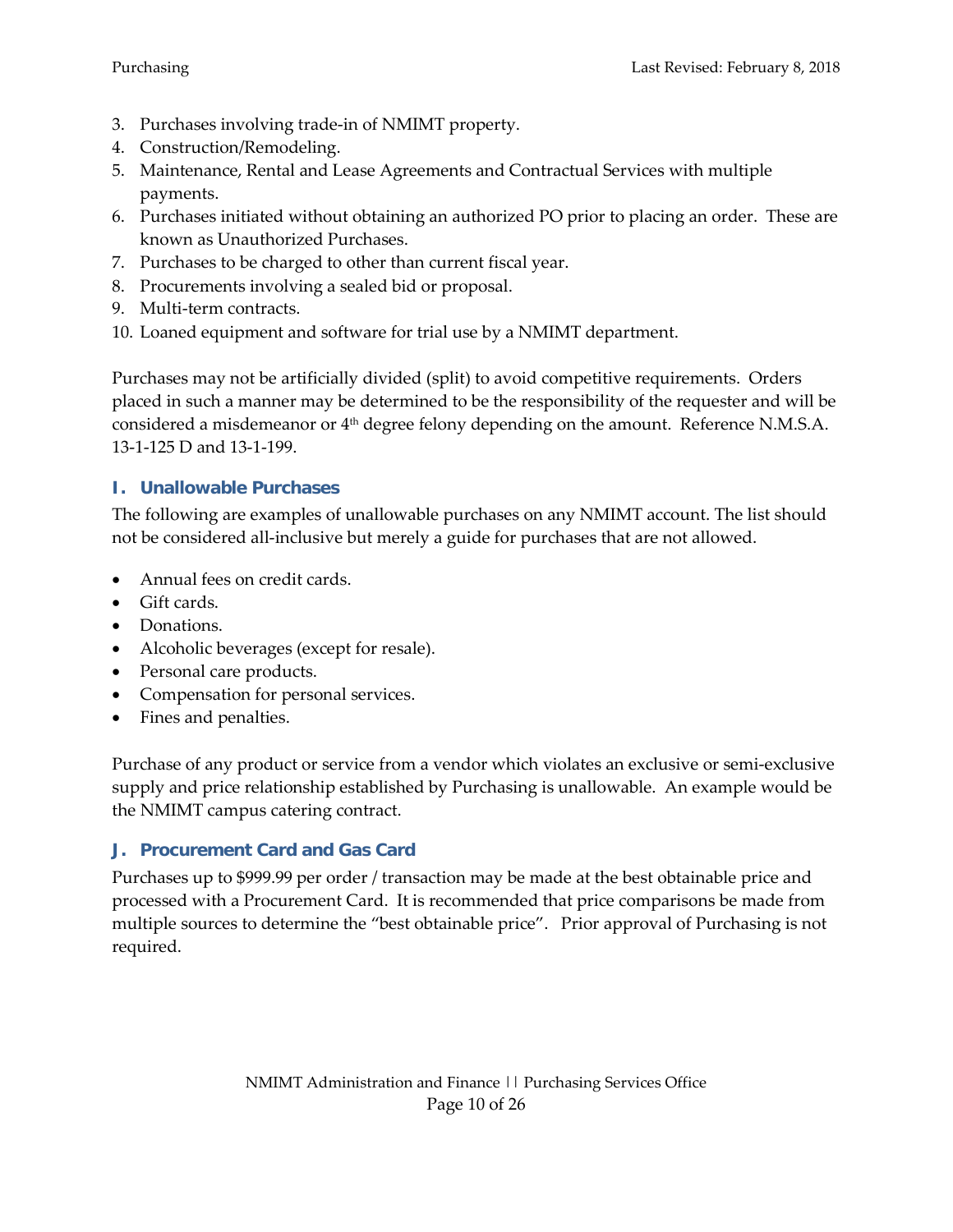In most cases, the Procurement Cards allow expenditure of NMIMT funds prior to review, and are therefore not appropriately used for all transactions. Items on the restricted purchases list require an approval prior to the transaction; the Procurement Card waiver form is available on the purchasing website. Items on the prohibited list are strictly forbidden with NMIMT funds. These purchases, if made with a Procurement Card, shall require a refund from the vendor or reimbursement by the cardholder and tracked as a cardholder violation.

Procurements using the approved NMIMT Procurement Card shall follow policies and procedures as established and maintained by Purchasing and approved by the Regents, President, and Vice President, Administration and Finance.

The Gas Card may be used for NMIMT vehicles only for the purchase of gasoline, car washes, emergency towing and vehicle related expenses. The Gas Card policy is available at the same link as the Procurement Card.

## <span id="page-10-0"></span>**K. Inspection of Items Received by Property Control, Shipping and Receiving**

**Accepting or rejecting an order:** It is the responsibility of the Property Control, Shipping and Receiving to inspect all orders received and either accept or reject the order immediately when it arrives. Late inspection and notification of damaged items or incomplete receipts may prevent a claim for replacement or relief from payment for the items. The shipment received should be checked for condition and compliance with the quantity. If the shipment received is not as ordered, the supplier should be notified immediately and requested to replace or correct the deficiency. On all returns, a Letter of Authorization from the vendor to return merchandise must be obtained before merchandise is returned. NOTE: Certain vendors may levy a restocking fee.

**Satisfactory receipt:** Send the receiving copy of the purchase order, or a photocopy for partial receipts, to the Accounts Payable office. Indicate what has been received, sign and date the receiving copy and send to Accounts Payable within ten (10) calendar days of actual receipt. For final payment against a purchase order, ensure "FINAL" is written on the document prior to submission to Accounts Payable.

**Unsatisfactory receipt - damaged or short shipments:** Damaged shipment claims must be processed immediately to assure proper claims handling. The following procedures should be followed:

- 1. Inspect all boxes and containers for visible damage immediately upon receipt.
- 2. If container is damaged, write **"**container damage" on the delivery person's log sheet before signing for the receipt.
- 3. Open and inspect the contents immediately for damage. If any items are damaged, notify the supplier immediately. Be sure to retain the damaged container and all packing materials for claims inspection; if a shipping carton is

NMIMT Administration and Finance || Purchasing Services Office Page 11 of 26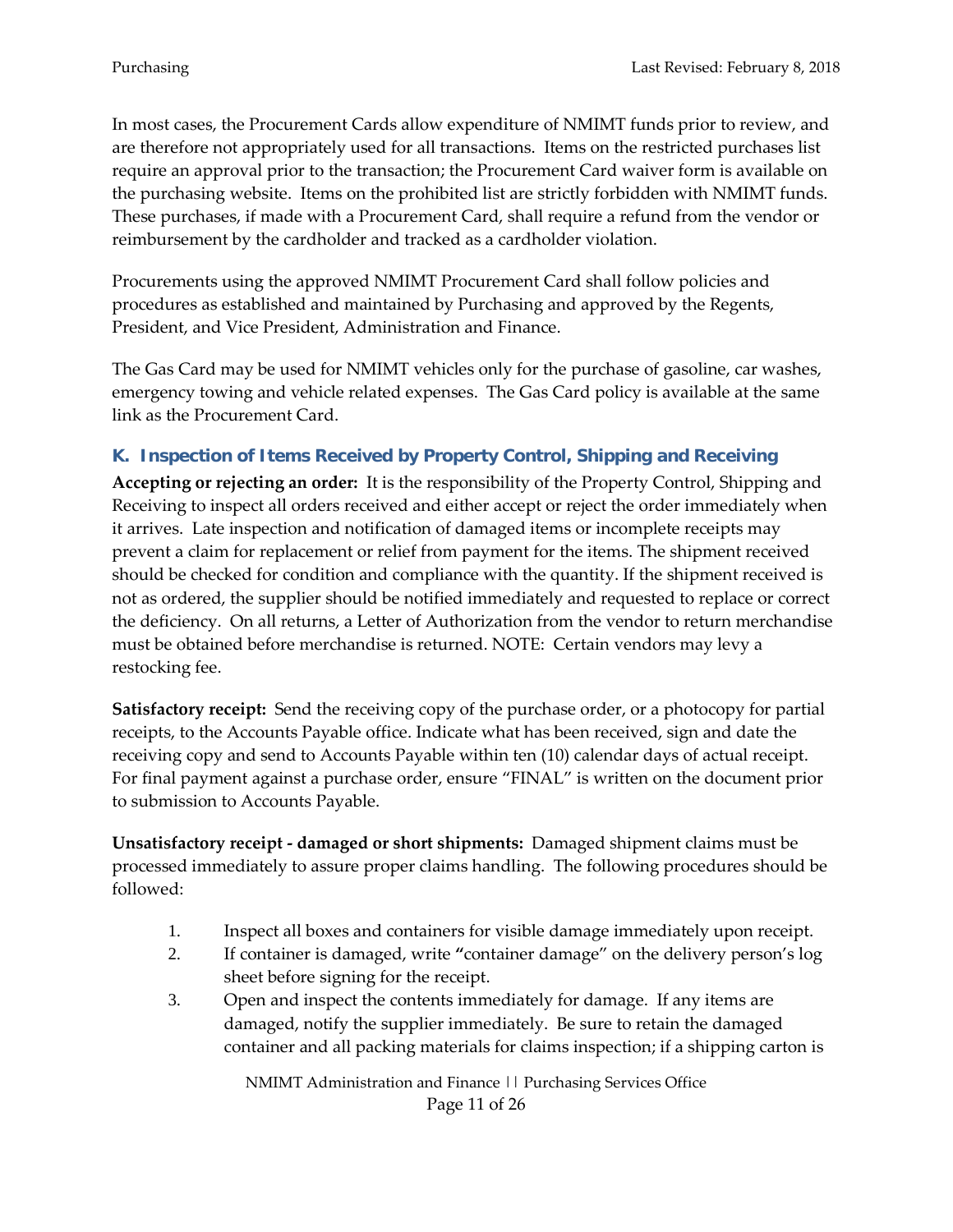received in good physical condition, and there is "hidden damage" to the contents, call the supplier immediately.

- 4. In the case of all damaged shipments, be certain to keep the shipping carton, as it will be needed for claims processing.
- 5. For claims involving a purchase order, please notify the appropriate buyer regarding the damage. The buyer will work with the vendor to request a return merchandise authorization (RMA) and replacement of the damaged goods.

NOTE: Purchase Orders for only services are not received by Property Control, Shipping and Receiving. Those receiving reports are handled at the department level.

## <span id="page-11-0"></span>**L. Procurement Thresholds**

A single purchase involving an expenditure at or below \$2999.99 may be made on a Direct Payment (DP) at the best obtainable price by written quote. The exception is computers at \$1000 and above, and vehicles regardless of the cost, must be on a purchase order. All inventoriable property must be purchased using a standard Purchase Order. Records of such purchases shall be maintained by Purchasing for auditor's inspection.

Under N.M.S.A. 13-1-125 C a single purchase involving an expenditure greater than \$3,000 but less than \$19,999.99 for services, construction or items of tangible personal property may be procured by obtaining one written quote at the "best obtainable price".

A single purchase involving the expenditure between \$20,000 and less than \$59,999.99 shall be made by a buyer in Purchasing or satellite office after attempting to secure at least three (3) bona fide written, responsible quotes. A written "no bid" may be used as one of the three attempts.

A single purchase of services, construction, items of tangible personal property, or professional services in an amount equal to or greater than \$60,000 shall be made only after notice that sealed bids or proposals will be received. The invitation for sealed bids or request for proposals shall be published at least once in a newspaper of general circulation in the area where NMIMT is located. Notices shall appear in the newspaper no later than ten (10) calendar days before the date of opening bids or the due date for responses to request for proposals. These requirements of notice are in addition to any other procedure that may be adopted by Purchasing to notify prospective bidders that bids will be received.

Separate purchases of the same or similar materials or services from the same supplier at the same time or about the same time shall be considered a single purchase. Purchases shall not be artificially divided to avoid competitive requirements under N.M.S.A 13-1-125, and if split may become the responsibility of the requester.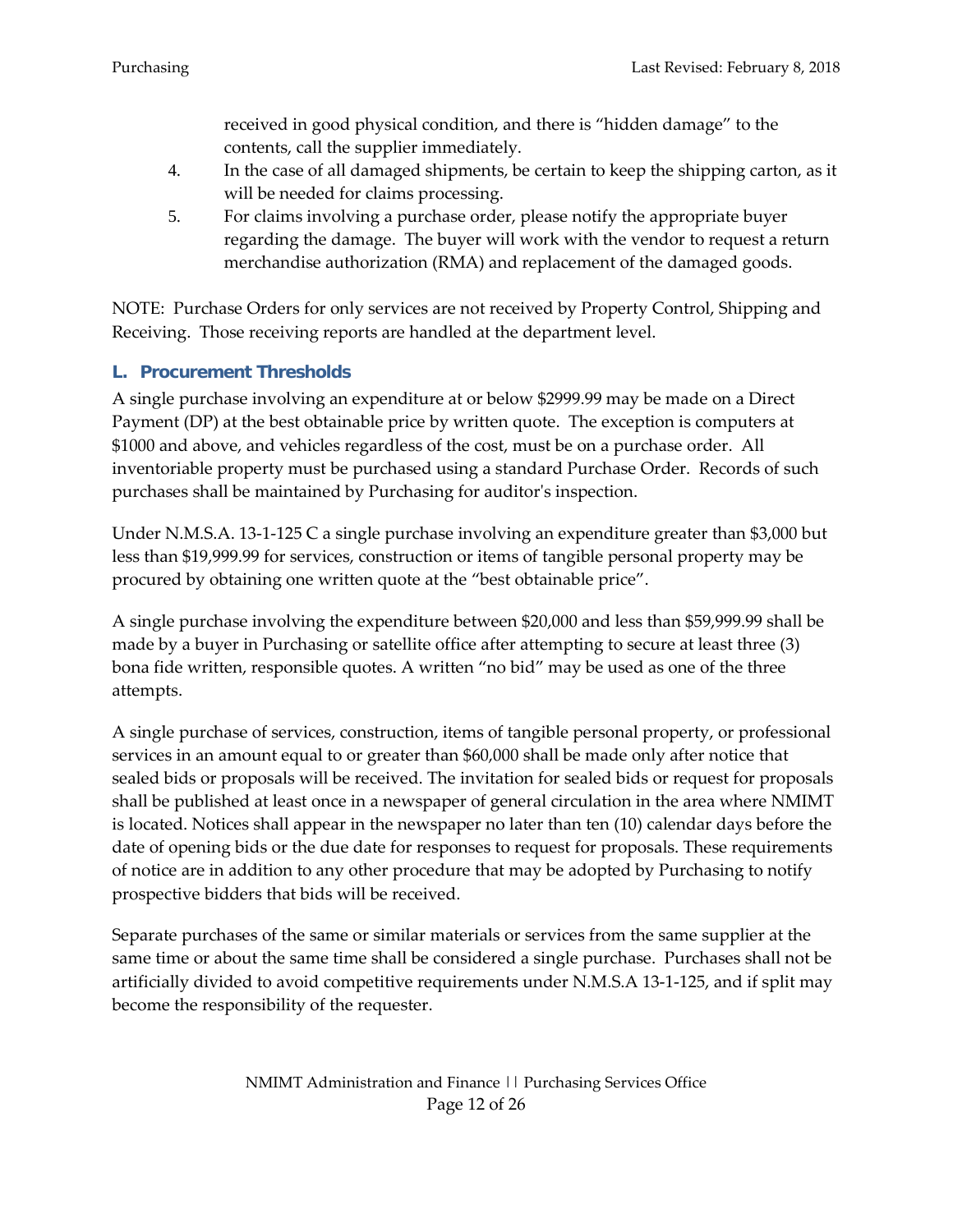NOTE: For all procurements which utilize federal funding or are subject to federal flow-down provisions, the applicable federal requirements may differ and the Federal Acquisition Regulation (FAR) and 2 CFR 200 should be consulted prior to proceeding.

The following table does not cover Sole Sources which are discussed later in the policy.

Quick Reference Matrix

| Threshold                                                                                                                                      | <b>Competition Requirement</b>                                                                                  | Method of Procurement to be<br>used by the Department |
|------------------------------------------------------------------------------------------------------------------------------------------------|-----------------------------------------------------------------------------------------------------------------|-------------------------------------------------------|
| Purchases at or less than<br>\$999.99                                                                                                          | One quote at best obtainable<br>price                                                                           | <b>Procurement Card</b>                               |
| Purchases at or less than<br>\$2,999.99 (excludes computers<br>at \$1000 and above, and all<br>vehicles, which must be on a<br>purchase order) | One written quote at best<br>obtainable price                                                                   | <b>Direct Payment</b>                                 |
| Purchases between \$3,000 and<br>\$19,999.99                                                                                                   | One written quote at best<br>obtainable price                                                                   | Purchase Order                                        |
| Purchases between \$20,000<br>and \$59,999.99                                                                                                  | Three written quotes                                                                                            | Purchase Order                                        |
| Purchases \$60,000 and greater<br>for goods / services                                                                                         | Bid / Proposal                                                                                                  | Purchase Order                                        |
| Purchases \$60,000 and greater<br>for professional services                                                                                    | Proposal                                                                                                        | Purchase Order                                        |
| Purchases against any<br>competed GSA, NMIMT<br>pricing agreement or state of<br>New Mexico pricing<br>agreement*                              | A copy of the applicable<br>contract or pricing agreement<br>should be submitted with a<br>purchase requisition | Purchase Order                                        |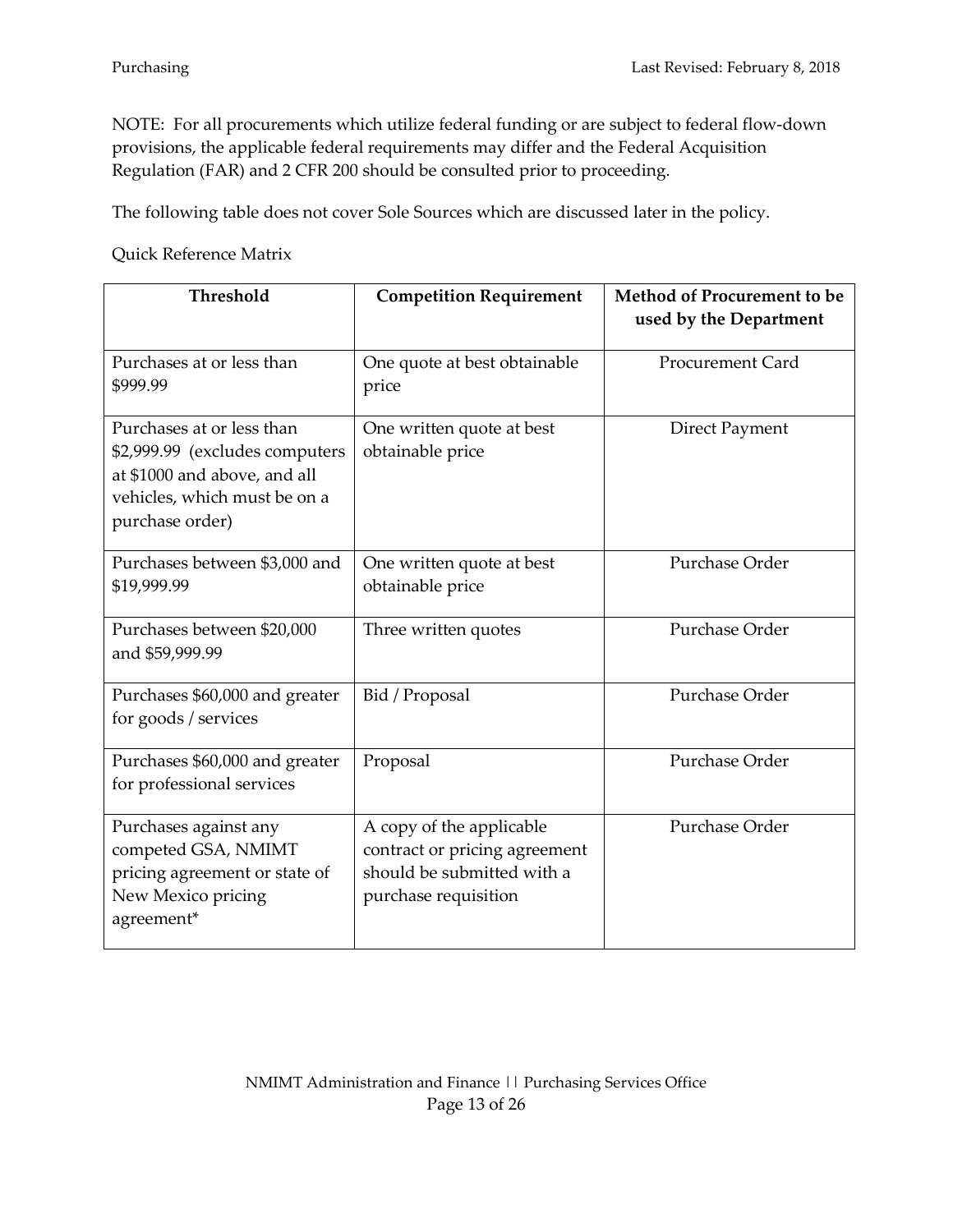\* When a department seeks to utilize a state of New Mexico Pricing Agreement for indefinite delivery and indefinite quantity general services for a purchase greater than \$60,000, three quotes from the state list of awardees must be obtained per SPD Policy Memo #FY18-001.

#### <span id="page-13-0"></span>**M. Lowest Price**

Purchases shall be made at the lowest prices possible, with equal consideration to quality and availability. Therefore, quotations should be solicited from three (3) or more competitive sources whenever possible. Purchasing will obtain bids on all requirements greater than \$60,000. When trademark goods are desired, at least two (2) other brands of comparable quality should be listed on the purchase requisition, if possible. All purchases will be made by purchase requisition through regular channels, except in emergencies as defined in the N.M.S.A. 13-1-127.

#### <span id="page-13-1"></span>**N. Price or Cost Analysis**

Purchasing will perform price or cost analysis on single or sole source procurements and always on procurements of \$20,000 or more using state funds. All federal procurements shall have price or cost analysis regardless of the dollar amount.

## <span id="page-13-2"></span>**O. Invitation to Bid (ITB)**

For all procurements exceeding \$60,000, Purchasing shall purchase all materials and services by issuing Purchase Orders based on the lowest responsible bid when bids are required. Reference N.M.S.A. 13-1-104.

Purchasing will issue all bids for procurements greater than \$60,000 upon receipt of a purchase requisition from the department. Purchasing and satellite offices as the office of record for procurements exceeding \$3,000 will provide the necessary audit trail. When the user requires materials or services that are produced by only one manufacturer and the estimated cost of the purchase exceeds \$60,000, Purchasing shall specify the manufacturer's make or brand in the bids and shall obtain competitive bids from authorized dealers or distributors of the manufacturer as outlined in this section. If the manufacturer is the sole source of supply, Purchasing will make that determination, after posting the sole source information on the purchasing website for the mandatory thirty (30) day period, and provide supporting documentation in the file. This applies to state funded sole source procurements.

Where competition exists, Purchasing may obtain bids on this classification of items to establish pricing agreements whenever Purchasing feels that such practices are in the best interest of NMIMT.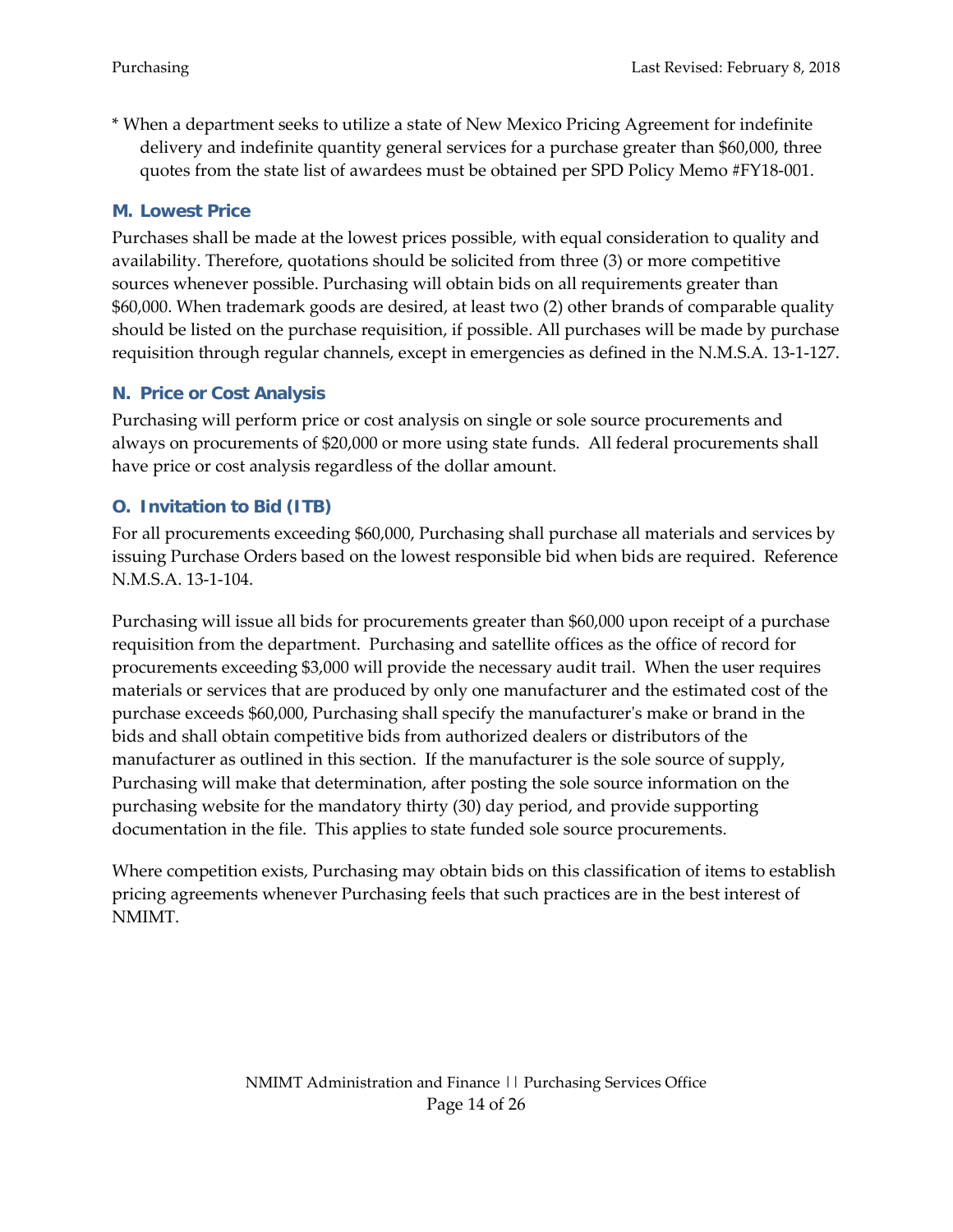The bid will be advertised and a notification posted to the Purchasing website. Additionally, a bid notification will be sent to qualified vendors selected by Purchasing and / or provided by the end user and their department, and to those businesses that have signified in writing an interest in submitting bids for particular categories of items of tangible personal property, construction and services. The department will be notified of the date, time, and location of bid opening. Normally bids are opened at 2 p.m. MT on the day stated in the bid invitation.

After the bid opening, Purchasing will indicate who the apparent responsive bidder is and forward a copy of the bid results to the department for review. If the lowest bid is rejected, the department must state in writing why the bid did not meet specifications and recommend whether to accept the next lowest bid or to reject all bids and re-bid the procurement. If no bids were received, or the bids received are rejected, Purchasing will re-advertise and solicit bids one additional time. If after the re-bid no bids are received or the re-advertised bids are also unacceptable, Purchasing may negotiate the required procurement on the open market. Official bid responses must not be altered in any way, and all original documentation must be returned to Purchasing.

Bids will be awarded to the lowest responsible bidder, giving due consideration to price, quality of product, and time of delivery pursuant to the ITB. Once department approval has been given to accept the bid, Purchasing will prepare and distribute the Purchase Order resulting from a sealed bid.

Every attempt will be made by Purchasing to act fairly in obtaining bids, proposals, and information for preparation of bid and proposal requirements and specifications. NMIMT will attempt not to favor one firm, individual, or company over another in obtaining information for preparation of specifications.

Exception: Bids for sale of NMIMT property will be awarded to highest bidder. Both the Property and Purchasing Offices will work with any department who wishes to auction any property. All property to be sold must be cleared through Property before Purchasing will issue the required bid.

## <span id="page-14-0"></span>**P. Request for Proposal (RFP)**

When Purchasing makes a determination that the use of competitive sealed bidding for items of tangible personal property, services or professional services greater than \$60,000 is either not practicable or not advantageous to NMIMT, a procurement shall be effected by competitive sealed proposals.

Competitive sealed proposals shall be solicited through a Request for Proposal upon receipt of a purchase requisition from the department which shall include the specifications for the services or items of tangible personal property to be procured. The average requirement for a proposal is thirty (30) days.

> NMIMT Administration and Finance || Purchasing Services Office Page 15 of 26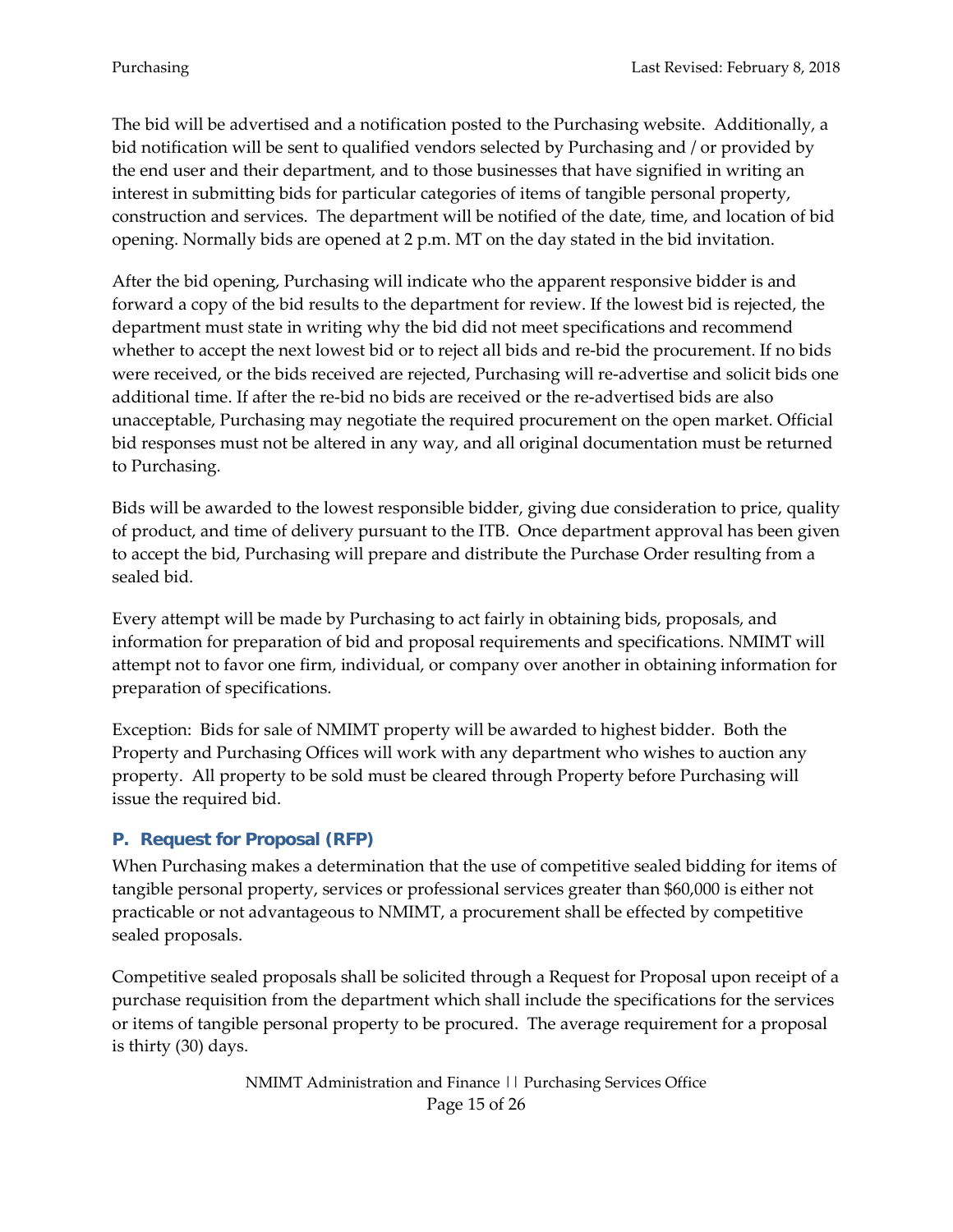Each proposal shall state the relative weight to be given to the factors in evaluating the responses. Purchasing will work with the requesting department to assign evaluation criteria.

For the purpose of obtaining best and final offers (BAFO), offerors submitting proposals may be afforded an opportunity to discuss and revise their proposals. Revisions may be permitted after submission of proposals and prior to the award. Negotiations may be conducted with responsible offerors whose proposals show the most promise for selection for award. NMIMT reserves the right to award based solely on the response received.

The contents of any proposal shall not be disclosed to other offerors during the negotiation process. The award shall be made to the responsible offeror(s) whose proposal is the most advantageous to NMIMT.

It is the responsibility of prospective offerors to deliver their sealed proposal to the Purchasing Services Office by the designated date and time. Responses received after this date and time will be returned unopened. The end user department will be informed of the proposal opening date and time. Departments are welcome to attend all proposal openings; however, outside entities are not allowed to attend. RFP's are normally scheduled to open at 2 p.m. MT every working day.

Under no circumstances should a NMIMT official, representative, or employee accept the responsibility of delivering a sealed bid or proposal to the Purchasing Services Office.

#### <span id="page-15-0"></span>**Q. Resident Preference and Veterans Preference**

Whenever sealed bids or proposals are received from resident suppliers, as defined in the Public Purchases Act, the sealed bid of the resident supplier shall be preferred if it does not exceed the sealed bid or proposal of a nonresident supplier by more than five (5) percent. A copy of the certificate issued by the New Mexico Department of Taxation and Revenue to the supplier must be submitted with the bid or proposal for the preference to be considered.

A New Mexico resident veteran contractor, upon providing certification as a resident veteran and verification of annual revenues for the last complete year of business, shall be given a preference of ten (10) percent, subject to the statutory limit. The preference may not be combined with the residential preference, but may be used once Veterans Preference cap is reached.

In both cases, the supplier or contractor must have a valid in-state certification number issued by the New Mexico Department of Taxation and Revenue and that number must appear on the sealed bid or proposal response. This stipulation does not apply when the purchase involves the expenditure of Federal funds, informal solicitations conducted under NMIMT Pricing Agreements, State Pricing Agreements or General Services Administration (GSA) Contracts, or solicitations for discounts from list prices. Reference N.M.S.A. 13-1-22

> NMIMT Administration and Finance || Purchasing Services Office Page 16 of 26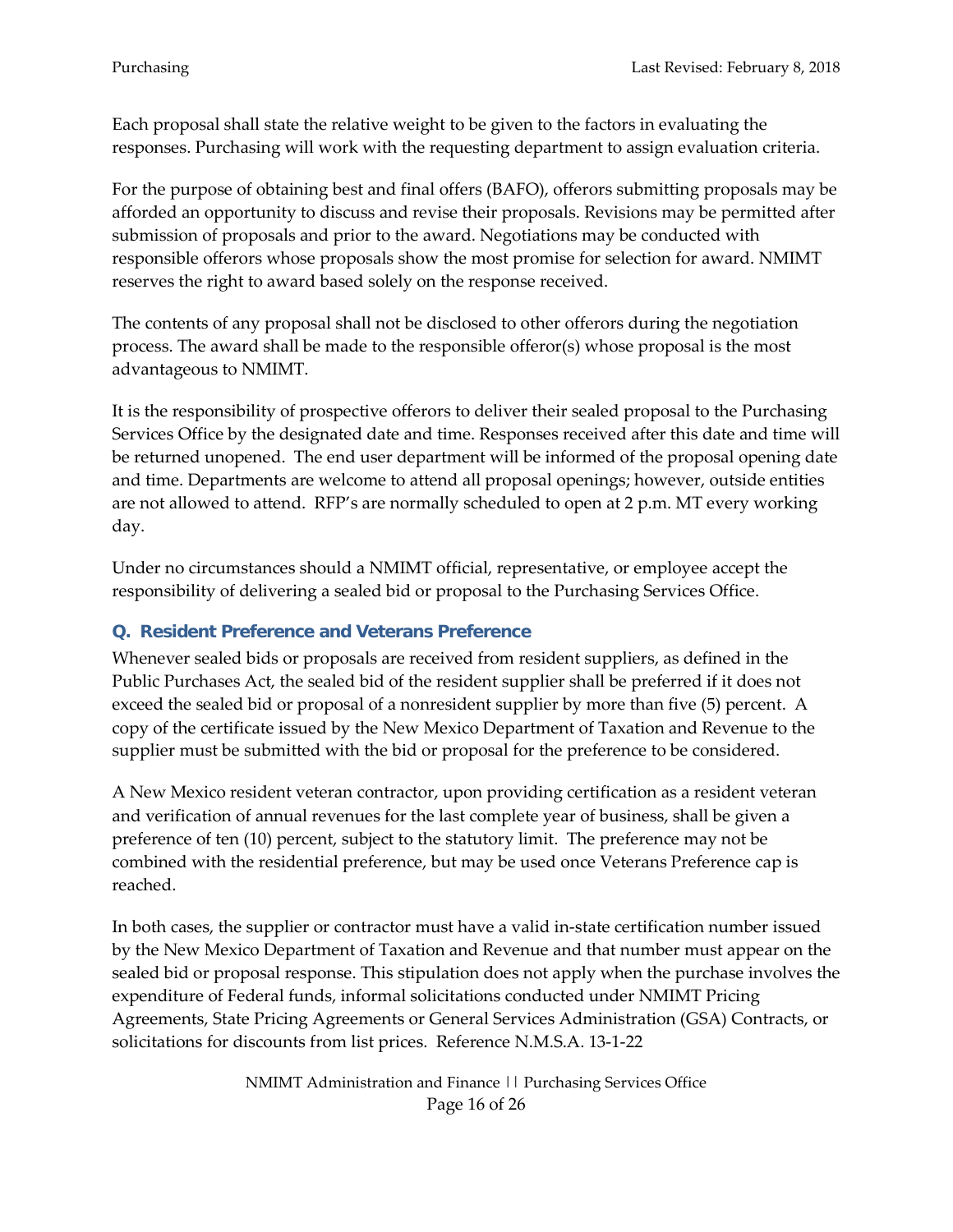## <span id="page-16-0"></span>**R. Contractual Agreements**

All licensing, rental, maintenance, and lease agreements requiring NMIMT approval are not legally binding until signed by the Board of Regents, the President, the Vice President of Administration and Finance, Chief Procurement Office or their designees as indicated herein. Regardless of the dollar amount, NMIMT faculty and staff are prohibited from signing documents committing NMIMT; those documents should be forwarded directly to the CPO for review and signature.

A multi-term contract for items of tangible personal property or services may be executed for any period of time deemed to be in the best interests of NMIMT, not to exceed four years, provided that the term of the contract and conditions of renewal or extension, if any, are included in the specifications; that funds are available for the first fiscal period at the time of contracting; and that any services are in accordance with New Mexico procurement regulations. Payment and performance obligations for succeeding fiscal periods shall be subject to the availability and appropriation of funds. Under certain circumstances, a multi-term agreement may be issued for a maximum of eight (8) years.

All contractual agreements and lease agreements must be reviewed by the CPO prior to requesting signatures.

## <span id="page-16-1"></span>**S. Pricing Agreements (PA)**

Purchasing has Pricing Agreements for many standard equipment systems and services that are repetitively requisitioned and have been competitively bid. Use of these agreements waives competitive requirements, in most cases. Contact Purchasing for further information on the use of existing pricing agreements or to initiate a NMIMT pricing agreement.

## <span id="page-16-2"></span>**T. Maintenance and Service Agreements**

A Maintenance / Service Agreement is a contract between NMIMT and a supplier, authorizing the supplier to perform routine maintenance and service on equipment owned or leased by a department. All service contracts must be signed by Purchasing.

When renewing a Maintenance / Service Agreement, it is the department's responsibility to obtain pricing from the vendor and to initiate the renewing purchase requisition. If the pricing is based on a State Pricing Agreement or a GSA Contract, a copy of the cover sheet showing the GSA contract number, expiration date and a copy of the page showing the price should be forwarded to Purchasing for processing.

The make, model, serial number, and NMIMT tag numbers must be included on all maintenance purchase orders.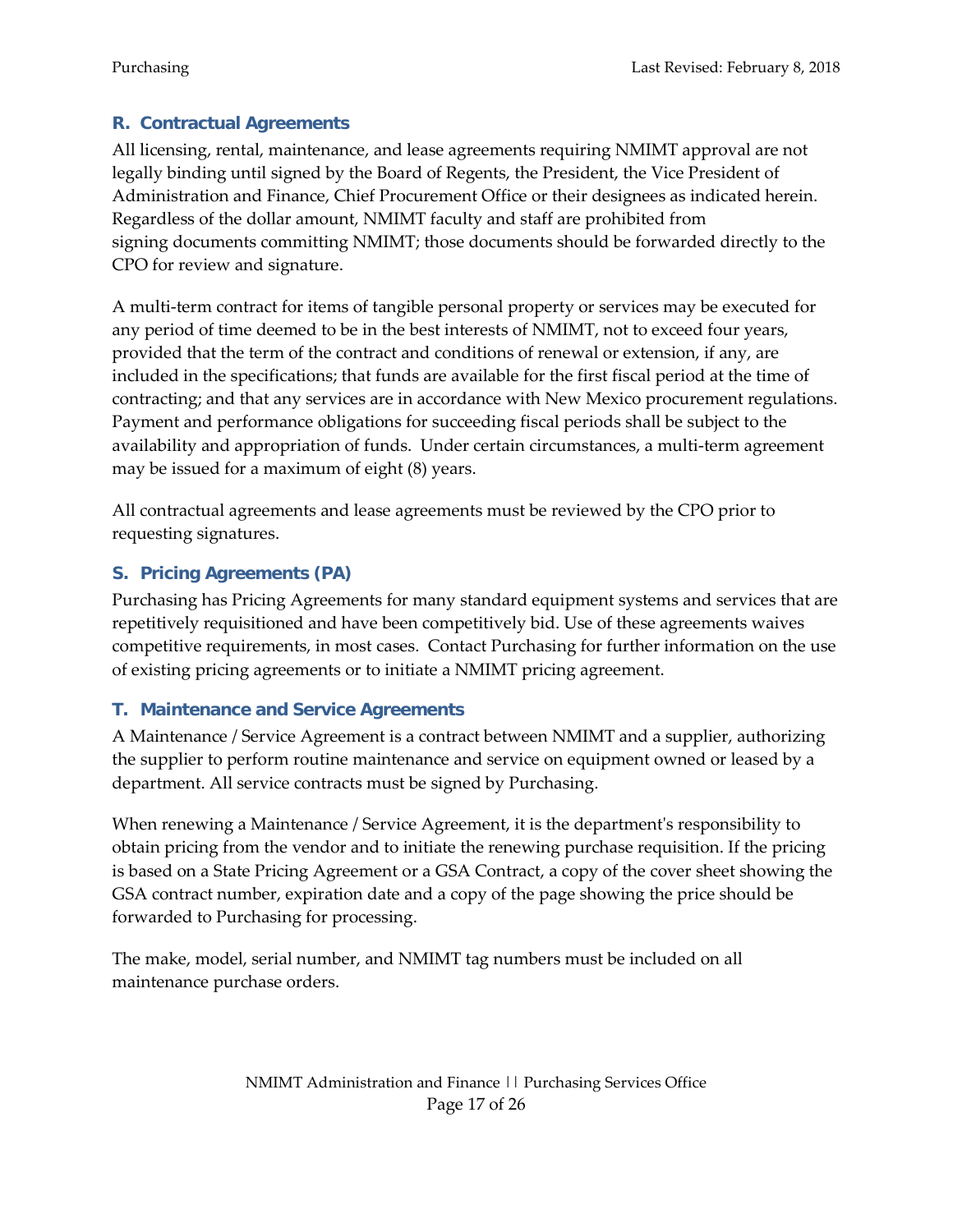## <span id="page-17-0"></span>**U. Equipment Leases**

**New leases**: All equipment lease documentation, which should include the quote, contract, and a purchase requisition, shall be reviewed, signed, and approved by Purchasing. No documentation should be signed by a department that commits NMIMT. Once a PO and contract are signed and sent to the vendor, the equipment can then be delivered.

**Existing leases**: With a typical lease of 36, 48 or 60 months, copier leases are an example, there are three choices a department should consider prior to the lease expiration:

- 1. Return the equipment to the company from which it is being leased.
- 2. Extend the lease for another twelve (12) months.

3. Buy the equipment at Fair Market Value (FMV). One dollar buyouts are prohibited by New Mexico law under State v. Montano.

**Demonstration or loaned equipment**: Departments may try out demonstration or loaned equipment, but, without exception, that equipment must be returned to the vendor. Departments cannot keep the demonstration model and attempt to lease / purchase it. This would be considered an unauthorized purchase. It also puts NMIMT and the vendor at risk if the equipment is not on a state contract or NMIMT cannot agree to the vendor's terms and conditions. Prior to the demonstration equipment being installed, a department should work with Purchasing to issue a \$00.00 PO to the vendor. More information on demonstration or loaned equipment is available in the NMIMT Property Manual.

**Rental Agreements**: A Rental Agreement is a Term Agreement involving payment for use of goods. At the end of the Rental Agreement, the goods are returned to the supplier.

## <span id="page-17-1"></span>**V. NMIMT Surplus Property**

The NMIMT Property Office is responsible for the disposing of all NMIMT property, except property to be used by Purchasing as a trade-in or exchange. Purchase requisitions that include trade-in of existing property must be approved by the Property Committee prior to issuing the ITB / RFP. No other person or department is authorized to sell or exchange any item at any time.

## <span id="page-17-2"></span>**W. Trade or Exchange**

Departments are not authorized to sell, trade, or delete any item of any value at any time. This function shall be handled by the Property Office only. When a purchase involves a trade or exchange as partial payment, a description of the property and the NMIMT tag number is required on the purchase requisition.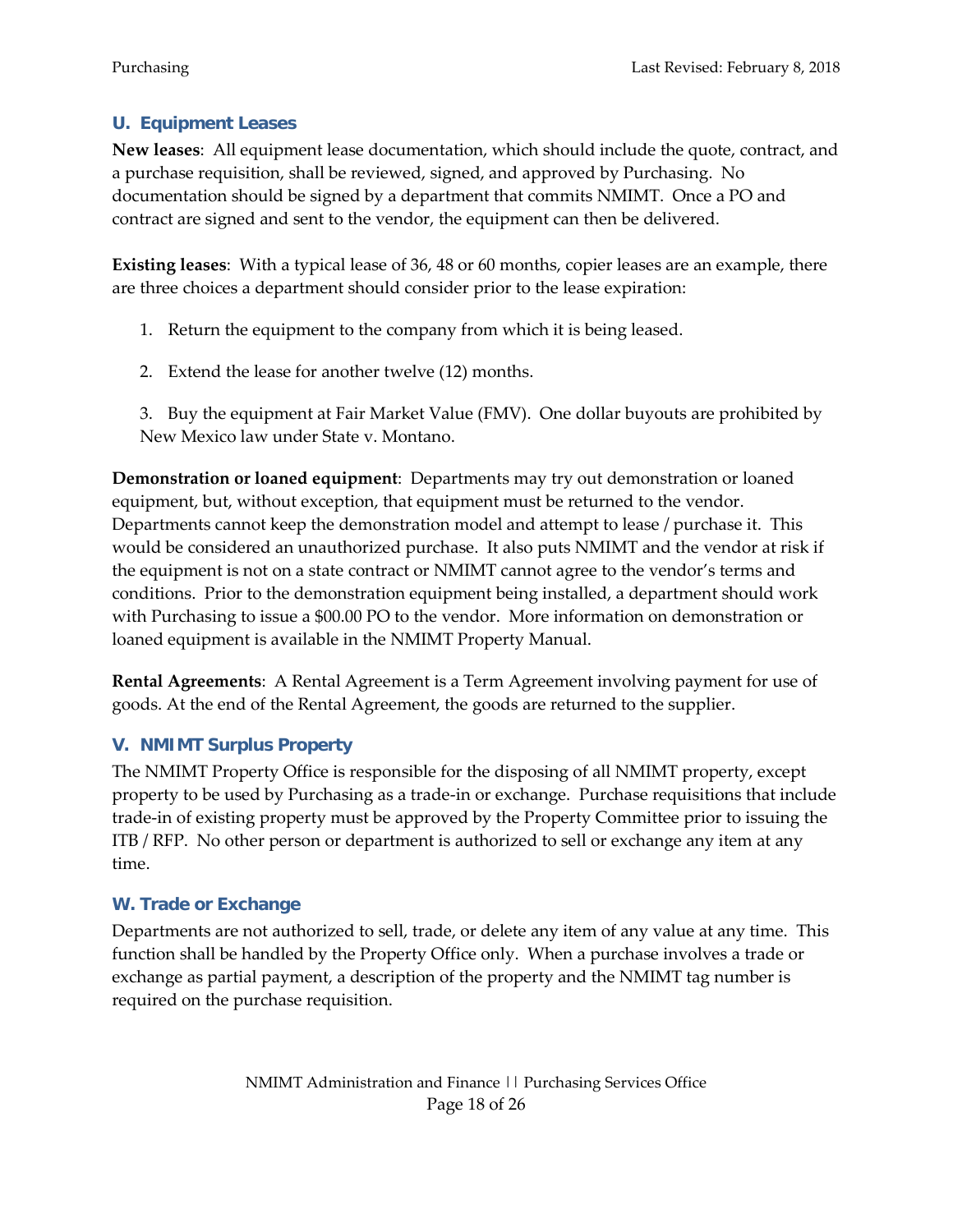#### <span id="page-18-0"></span>**IV. Federal Purchases**

#### <span id="page-18-1"></span>**A. Federal Flowdown Clauses**

Purchase Orders over \$3,000 shall contain all flowdown clauses as required by the Federal Acquisition Regulations (FAR). A copy will also be provided to potential vendors when a bid or proposal is issued. On all procurements greater than \$60,000 involving the use of Federal funds, Purchasing shall ensure that the following vendor signed certifications are in place:

- 1. Certification Regarding Debarment, Suspension, Proposed Debarment, and other Responsibility Matters - (FAR 52.209-5).
- 2. Certification regarding Anti-Kickback Act of 1986 (FAR 52.203.7).
- 3. Certification of Non-Collusion

Additionally, verification that the supplier is not on the Excluded Parties List of Suppliers shall be included in each procurement file.

## <span id="page-18-2"></span>**B. Equipment Screening**

All procurements exceeding \$3,000 or more will be screened by the property office to determine if like equipment may already be on campus and available for use before approving the purchase requisition.

## <span id="page-18-3"></span>**C. Small and Disadvantaged Business Concerns**

NMIMT intends that businesses and small business concerns owned and controlled by socially and economically disadvantaged individuals shall have maximum practicable opportunity to participate in the performance of federally funded contracts.

In accordance with 45 CFR Part 74.43, Purchasing shall ensure that there is maximum competition among contractors and that positive steps are taken to assure that minority firms, women's' business enterprises, and labor surplus firms are utilized.

NOTE: For all procurements which utilize federal funding or are subject to federal flow-down provisions, the applicable federal requirements may differ and the Federal Acquisition Regulation (FAR) and 2 CFR 200 should be consulted prior to proceeding.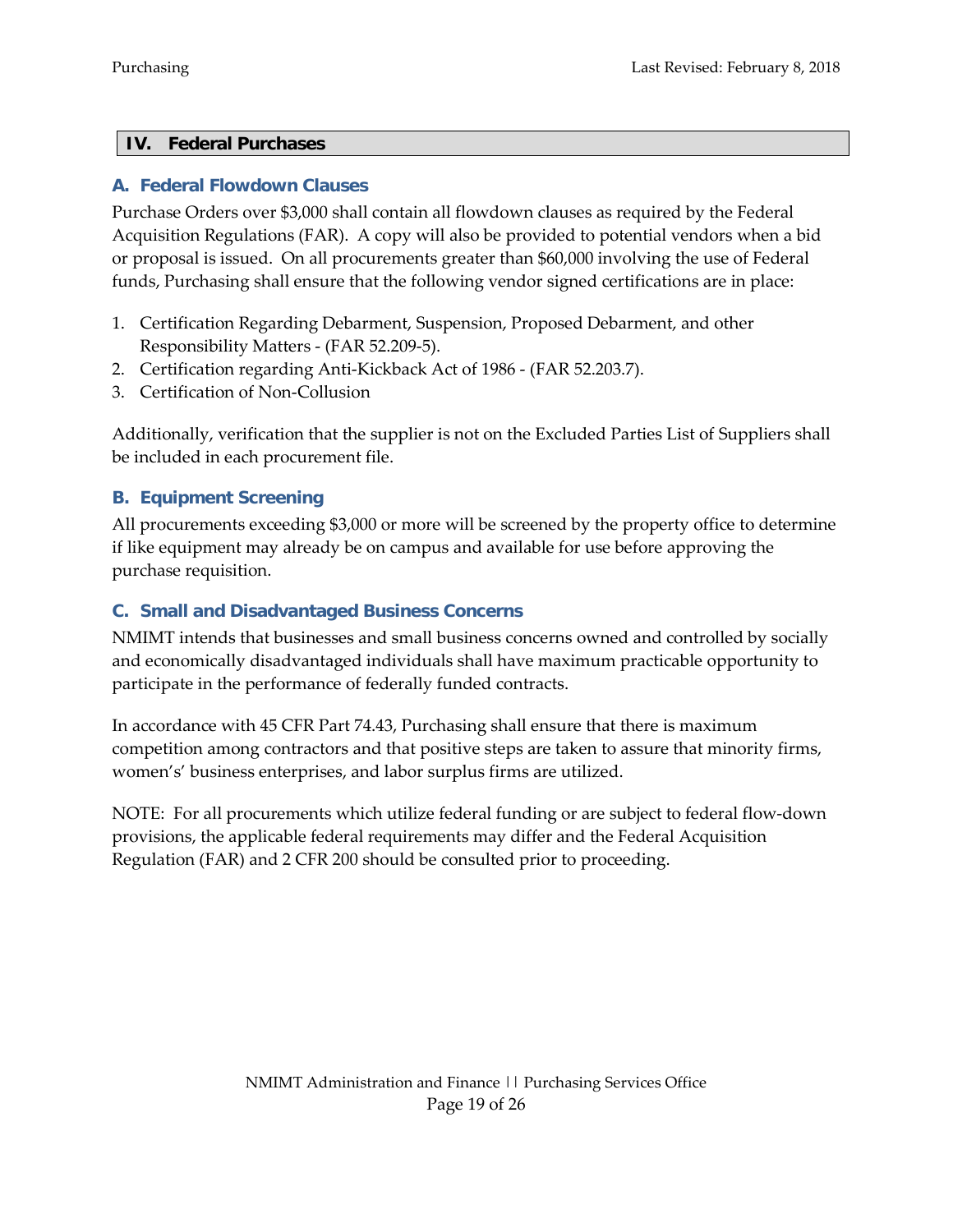#### <span id="page-19-0"></span>**V. Construction**

#### <span id="page-19-1"></span>**A. Construction**

All construction projects shall be accomplished in conformance with the policies outlined in Chapter 13, Article 4 of the New Mexico Statutes.

## <span id="page-19-2"></span>**B. Wage Rates**

When equipment or service procurements require installation and the combined cost exceeds \$60,000, wage rates will be requested from the New Mexico Department of Workforce Solutions by Purchasing. When federal funds are used for construction over \$2,500, Davis-Bacon wage rates apply.

## <span id="page-19-3"></span>**C. Building Repairs, Alterations, Construction**

Requests for alterations to buildings, electrical, plumbing, carpentry work, and related items less than \$59,999.99 should be submitted to Facilities Management. Facilities will make a determination whether or not the work will be accomplished using Facilities staff or an outside contractor.

Subject to Facilities Management's determination, projects up to \$19,999.99 require one written quote, and projects between \$20,000.00 to \$59,999.99 require three (3) written quotes from licensed contractors. Remodeling projects over \$60,000.00 and new construction projects will require sealed bids. Requests for planning and design of these projects should be made through Facilities.

All contractors awarded a Purchase Order must have appropriate licensure for the type of work to be performed at the time they submit their bid, and prior to the start of a project, and must provide a Certificate of Insurance, and when applicable, a Performance Bond, and a Labor and Material Payment Bond.

Detailed information regarding construction policy, procedures, licensing requirements, bonding and insurance can be obtained from Purchasing.

## <span id="page-19-4"></span>**D. Bonding and Insurance**

Construction contractors, or any contractor performing work on NMIMT premises, shall have in force during the life of any contract insurance coverage as required by the contract documents. The contractor shall purchase and maintain statutory limits of Workers Compensation, public liability, and automobile liability insurance. The Certifications of Insurance shall be executed by an insurance company authorized to do business in the State of New Mexico. NMIMT shall be included as a loss payee and / or additional insured.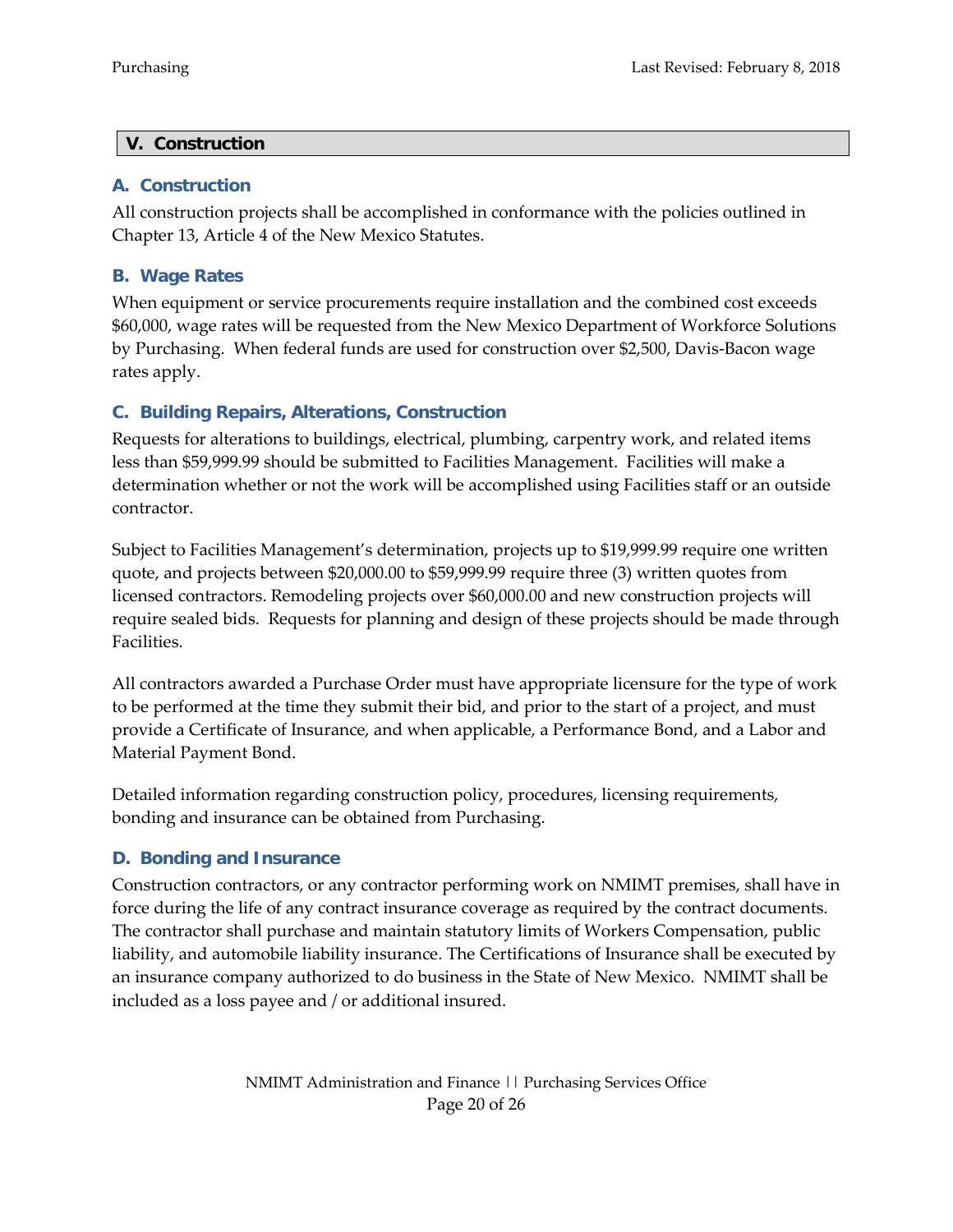Public Liability and Automobile Liability insurance shall include as a minimum the following coverage:

| Public injury, each person, excluding medical and medically-related expense      | \$400,000 |
|----------------------------------------------------------------------------------|-----------|
| Medical and medically-related expenses                                           | \$300,000 |
| Bodily injury, each occurrence, excluding medical and medically-related expenses | \$750,000 |
| Property Damage, each occurrence                                                 | \$100,000 |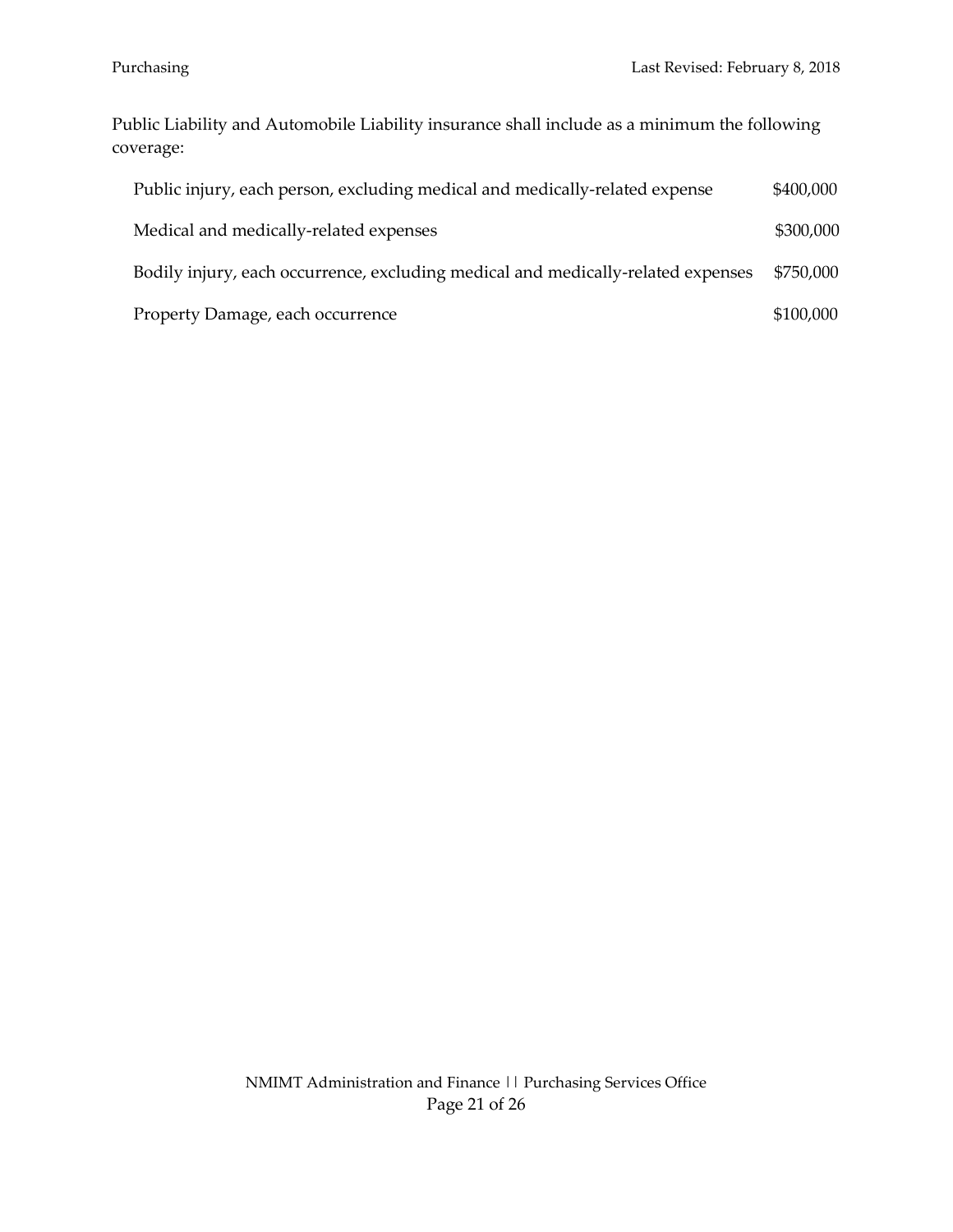#### <span id="page-21-0"></span>**VI. Special Procedures**

#### <span id="page-21-1"></span>**A. Unauthorized Purchases**

Any person, firm or corporation that willfully violates any provisions of the Procurement Code is subject to the penalties outlined in N.M.S.A. 13-1-196 through 13-1-199, in addition to any disciplinary action taken by the Institute up to, and including, termination of employment.

Procurements not properly authorized in advance by Purchasing shall require a written statement of justification to Purchasing by the person originating such a purchase, detailing events that led to the unauthorized purchase, along with a statement of actions being taken to prevent repetition of future unauthorized purchases. The statement will require the review and approval by the Department Head and the appropriate Vice President. The statement will be included in the procurement file.

On a case-by-case basis, NMIMT reserves the right to reject or make payment, in total or any portion thereof, as it deems appropriate. Any unauthorized purchase or portion thereof, rejected for payment by the Institute will be the personal responsibility of the individual causing such unauthorized purchase.

#### <span id="page-21-2"></span>**B. Amending Purchase Orders**

Purchase Orders may be amended when changing quantity, price, description of line items, changes to fund, or addition / deletion of line items. All Change Orders (CO) will be processed into Banner by Purchasing or the appropriate satellite office using the CO request form. A CO should not be used to release an encumbrance after final payment is made.

#### <span id="page-21-3"></span>**C. Emergency Purchases**

An emergency condition is a situation that creates a threat to public health; welfare, safety, or property such as may arise by reason of floods, epidemics, riots, equipment failures or similar events. The existence of the emergency condition creates an immediate and serious need for services or construction that cannot be met through normal procurement methods. Poor planning on the part of the department or end user does not constitute an emergency. Expiration of funds does not constitute an emergency.

Once an emergency is identified, immediate written notification is to be made to the CPO. At that time the CPO may either initiate or authorize others via written instructions to make emergency procurements, provided that such emergency procurements shall be made with such competition as is practicable under the circumstances. The CPO shall provide a written determination of the basis for the emergency procurement and for the selection of the particular contractor shall be included in the procurement file. The CPO shall also put all information relating to the emergency procurement on the purchasing website within three (3) business days of award.

> NMIMT Administration and Finance || Purchasing Services Office Page 22 of 26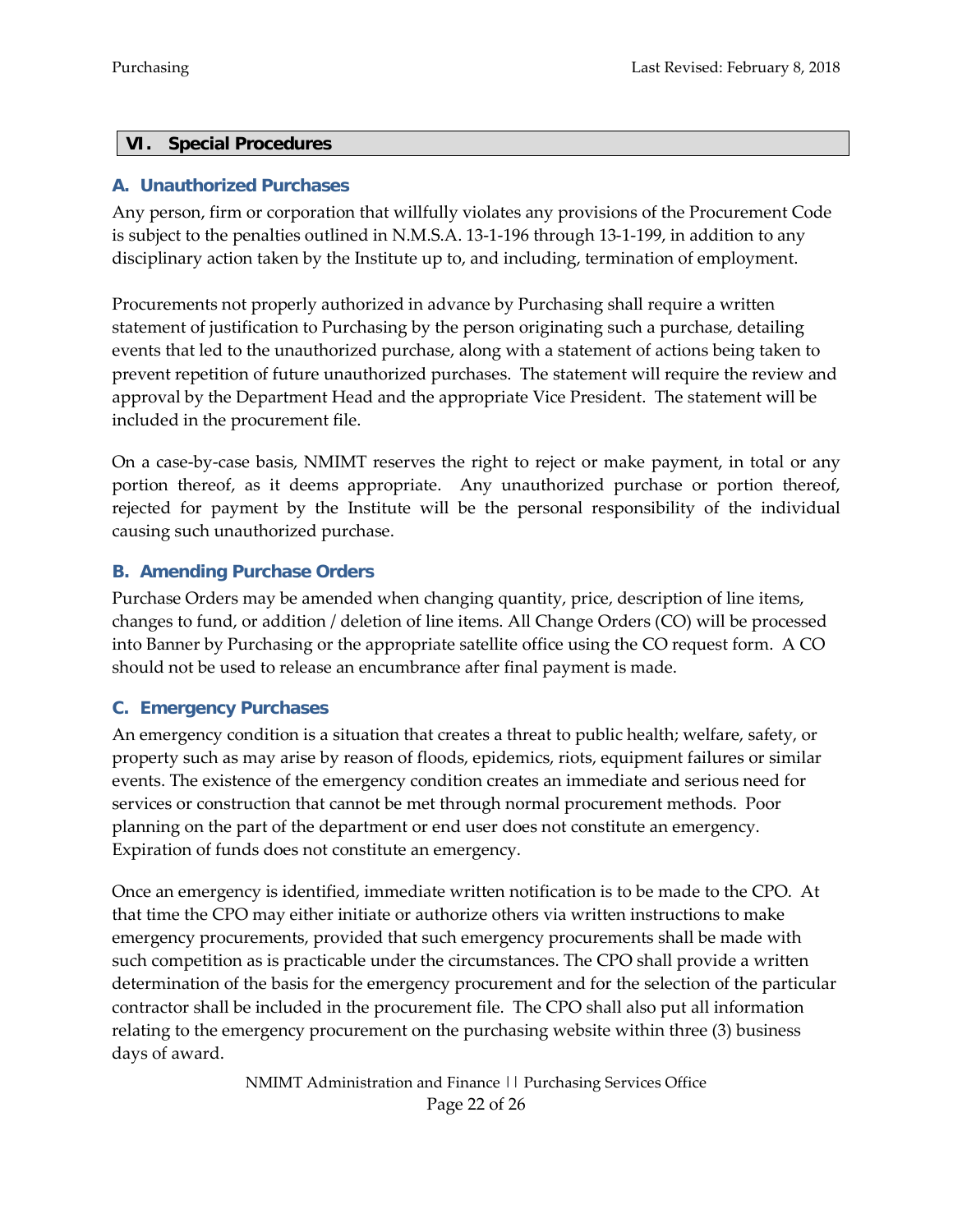In the event of an emergency, as defined above, Purchasing may purchase without bids. During regular working hours, Purchasing should be immediately informed of an anticipated Emergency Purchase.

When circumstances beyond the department's control prevent following established procedures or when delay would be detrimental or prove costly to NMIMT, an Emergency Purchase may be made with the approval of the CPO.

Under 13-1-127, the existence of the emergency condition creates an immediate and serious need for services, construction or items of tangible personal property that cannot be met through normal procurement methods and the lack of which would seriously threaten:

- (1) the functioning of government;
- (2) the preservation or protection of property; or
- (3) the health or safety of any person.

An Emergency Purchase includes purchases that must be made during hours other than normal working hours. The option of providing the vendor with a purchase order "after-the-fact" (the next business day), if the vendor is willing, should be taken over an individual employee purchase and subsequent reimbursement.

## <span id="page-22-0"></span>**D. Procurement of Used Items**

When procuring used items with an estimated cost of five thousand dollars (\$5,000) or more, the procurement shall be treated as if procuring new items. The equipment purchased must have a minimum 90-day warranty and independent certification of working order. Reference N.M.S.A. 13-1-155.

## <span id="page-22-1"></span>**E. Sole Source**

A procurement exceeding \$20,000 may be awarded for services, construction, items of tangible personal property or professional services without competitive sealed bids or competitive sealed proposals when the CPO makes a determination. The determination process for the sole source request submitted by the department or satellite office involves posting the sole source information on the purchasing website and / or the State of New Mexico Sunshine Portal for the mandatory thirty (30) day period when state funds are utilized. If the sole source is challenged and found to have merit, competition shall be made by obtaining three (3) quotes for procurements between \$20,000 and \$60,000, and for procurements exceeding \$60,000 by competitive sealed bid or proposal, after the mandatory thirty (30) day period. Purchasing shall conduct negotiations, as appropriate, as to price, delivery and quantity in order to obtain the price most advantageous to NMIMT.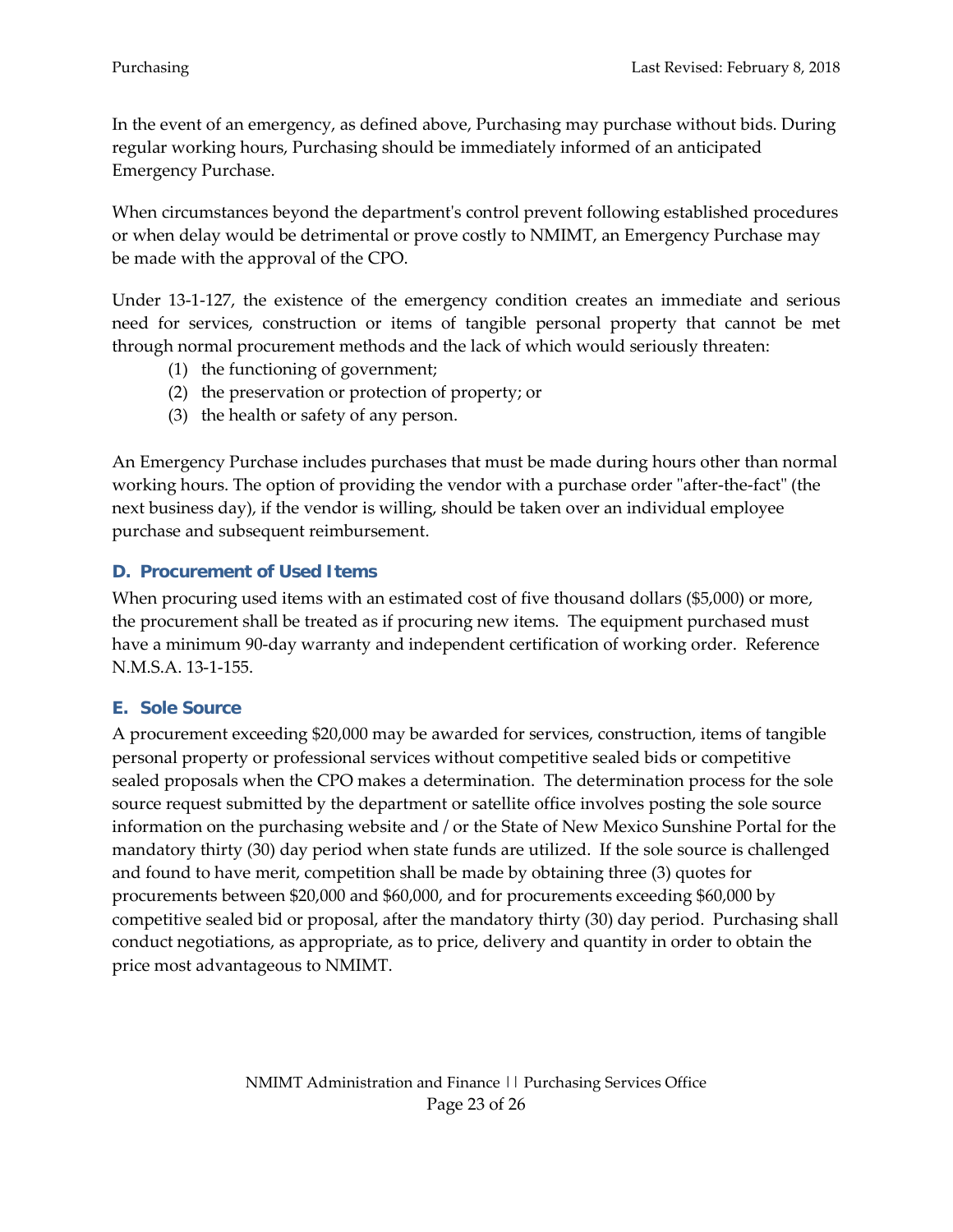Any procurement using federal funds, in whole or part, is exempt from the mandatory thirty (30) day requirement, under N.M.S.A. 13-1-30 B. However, the sole source will be verified by the CPO prior to any procurement action and price reasonableness will be performed for all federal purchases.

The Application for Determination of Sole Source Procurement form, in addition to other Purchasing forms, is available on the Purchasing website. The Application can be supplemented with additional documentation such as correspondence and literature.

Brand-Name Specification. A brand-name specification may be used only when the CPO makes a determination that only the identified brand-name item or items will satisfy the needs of the department requesting the purchase.

Unless Purchasing makes a determination that the essential characteristics of the brand names included in the specifications are commonly known in the industry or trade, brand-name or equal specifications shall include a description of the particular design, function or performance characteristics which are required.

Purchasing shall seek to identify sources from which the designated brand-name items can be obtained and shall solicit competitive prices.

NOTES: For all procurements which utilize federal funding or are subject to federal flow-down provisions, the applicable federal requirements for sole and brand name specification purchases differ and the Federal Acquisition Regulation (FAR) and 2 CFR 200 must be consulted prior to proceeding.

Subawards proposed to and approved by external funding agencies and administered by NMIMT Sponsored Projects Administration (SPA) are not considered procurements and shall be processed independently through that office and in accordance with SPA policy. Sole Source documentation is not required. The Purchasing office will continue to process purchase requisitions and issue purchase orders for subawards.

## <span id="page-23-0"></span>**F. Professional Service Agreements (PSA)**

Services performed by an individual, a medical provider, or a licensed professional such as an attorney, accountant, architect or engineer requires a Professional Service Agreement (PSA). If the person is performing in the capacity of a temporary employee, the transaction should be processed through the NMIMT hiring system. Professional services \$5,000 and greater require both a purchase requisition and PSA form with the contractor's signature be forwarded to Purchasing. All payments for services must be supported by a contractor invoice.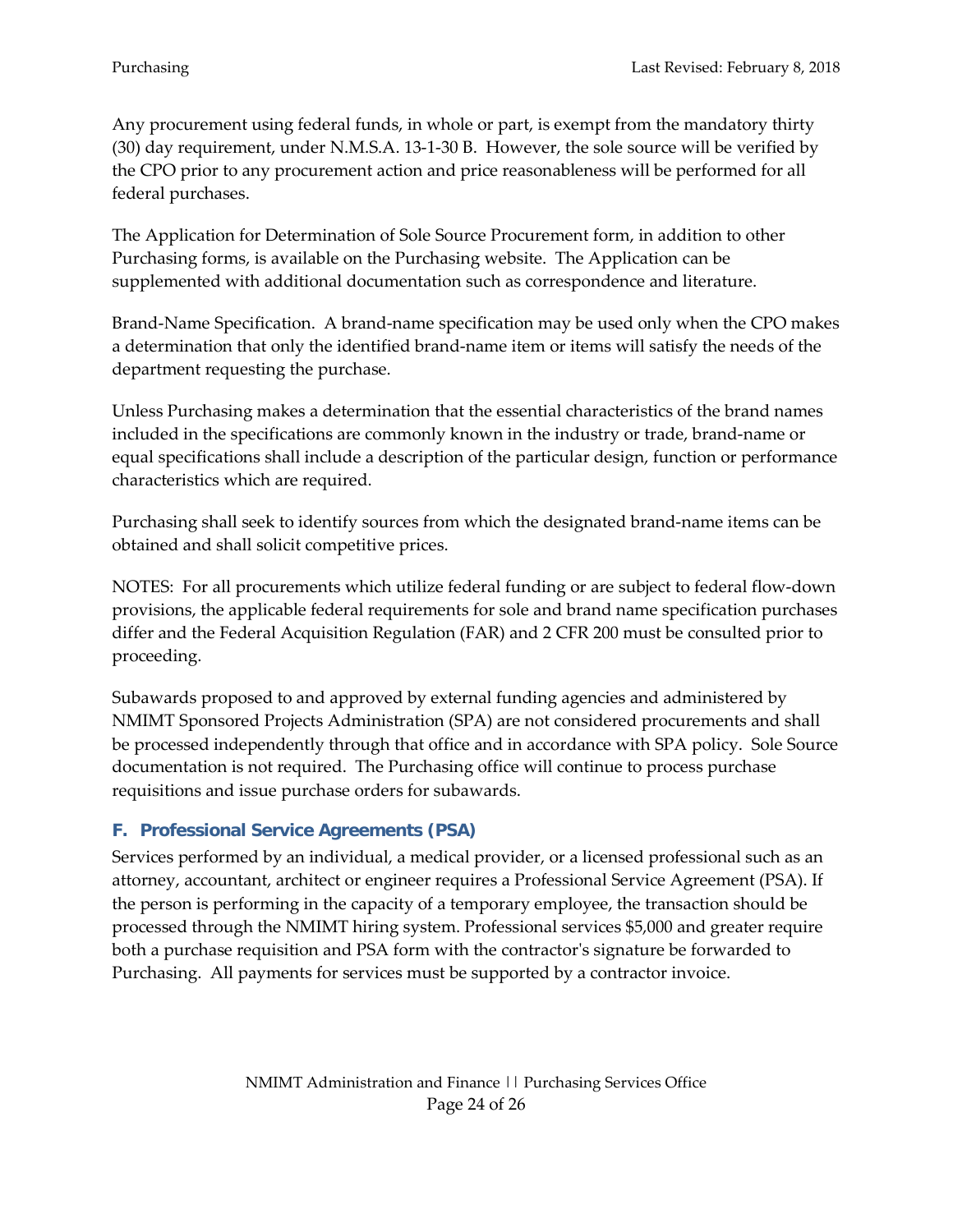## <span id="page-24-0"></span>**G. Official Procurement Files**

Purchasing procurement files are the official files for all procurement transactions. All actions authorized by N.M.S.A. shall be fully documented and maintained in the Purchasing files. All related procurement documents shall be maintained in secure files for a period outlined in N.M.A.C. 1.21.2. Documents may be retained beyond that time or turned over to the Business Office for retention or disposal. Designated satellite offices shall maintain their procurement files under the same requirements as the Purchasing Services Office.

## <span id="page-24-1"></span>**H. Regent's Notification and Approval Requirements**

Federal funds: Procurements utilizing federal funds exceeding \$100,000 require Regent's notification by formal correspondence through the Purchasing Services Office or designated satellite office.

State funds: Procurements utilizing state funds exceeding \$250,000 require Regent's approval by formal correspondence through the Purchasing Services Office prior to the issuance of a purchase order.